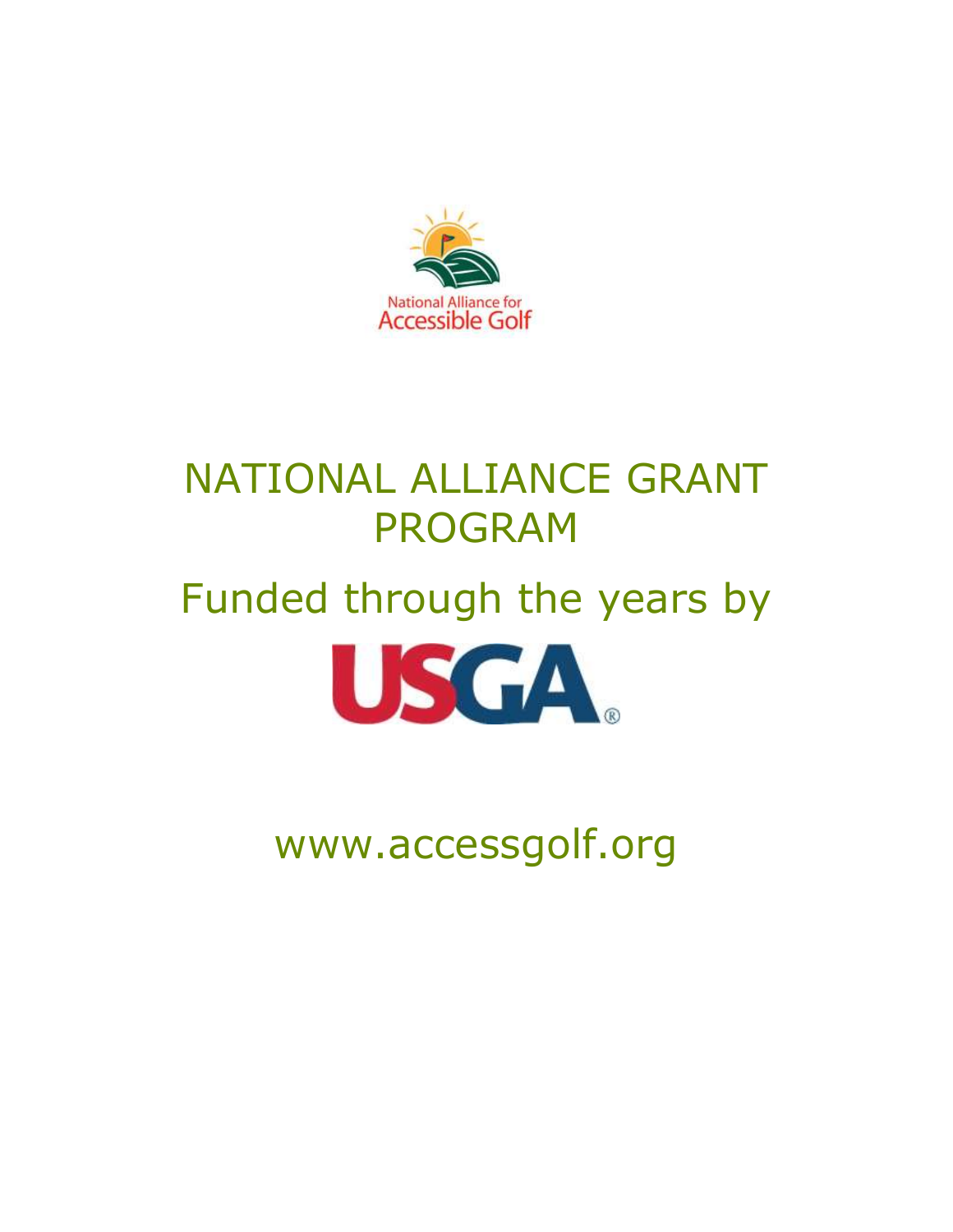# Programs Awarded Grants by the National Alliance for Accessible Golf

The National Alliance for Accessible Golf Grants (funded by the USGA over the years) are awarded on a rolling basis throughout the year. Awards are given to programs which are inclusive in nature. This means participants with disabilities in the program doing the same things as participant without disabilities. Not all applications are funded, and rarely are requests funded fully. Awards range from \$2,000 to \$20,000, but it is important to note that grant awards are based on the budget submitted and there are no limits and no amount too small. Please look at the below documents to learn more about the types of programs that are funded and at what level.

# 2021 Grants

# 2020 Grants

**The Turn** 

# 2019 Grants

www.jointheturn.org Golf Club.

## 2018 Grants

**I Got This Foundation** The I Got This Foundation was formed by Amy Bockerstette \$12,500 Glendale, AZ and the Foundation to develop golf curriculum, Contact: Joe Bockerstette academies and playing opportunities for individuals with (602) 828-4114 intellectual disabilities. Starting with 2 clinics in the Phoenix, www.igotthis.foundation **AZ** area, the goal is to expand nationwide the I Got This Golf Academy.

 $2<sup>nd</sup>$  year grant (see descriptive under 2019)  $$10,000$ 

**The Turn** Superson The Turn improves the health and wellness of people  $$10,000$ North Olmsted, OH with physical disabilities through its health=promoting Contact: Frank Rihtar and adaptive golf programs offered free of charge at its fully (440) 686-1074 Ext 209 accessible campus of the Wharton Center at North Olmsted

**Els for Autism** S6,250 new, innovative program, developed by Els for Autism in collaboration with PGA Reach and The First Tee, that gives children and young adults on the spectrum, ages 6-23, access to the game of golf. The program is aimed at developing life skills, encouraging social interaction and promoting healthy living through golf. #GameON Autism Golf is designed to build self-esteem and confidence in a fun, welcoming and supportive environment; encouraging participants to learn golf skills while practicing specific autism learning concepts infused into each golf session.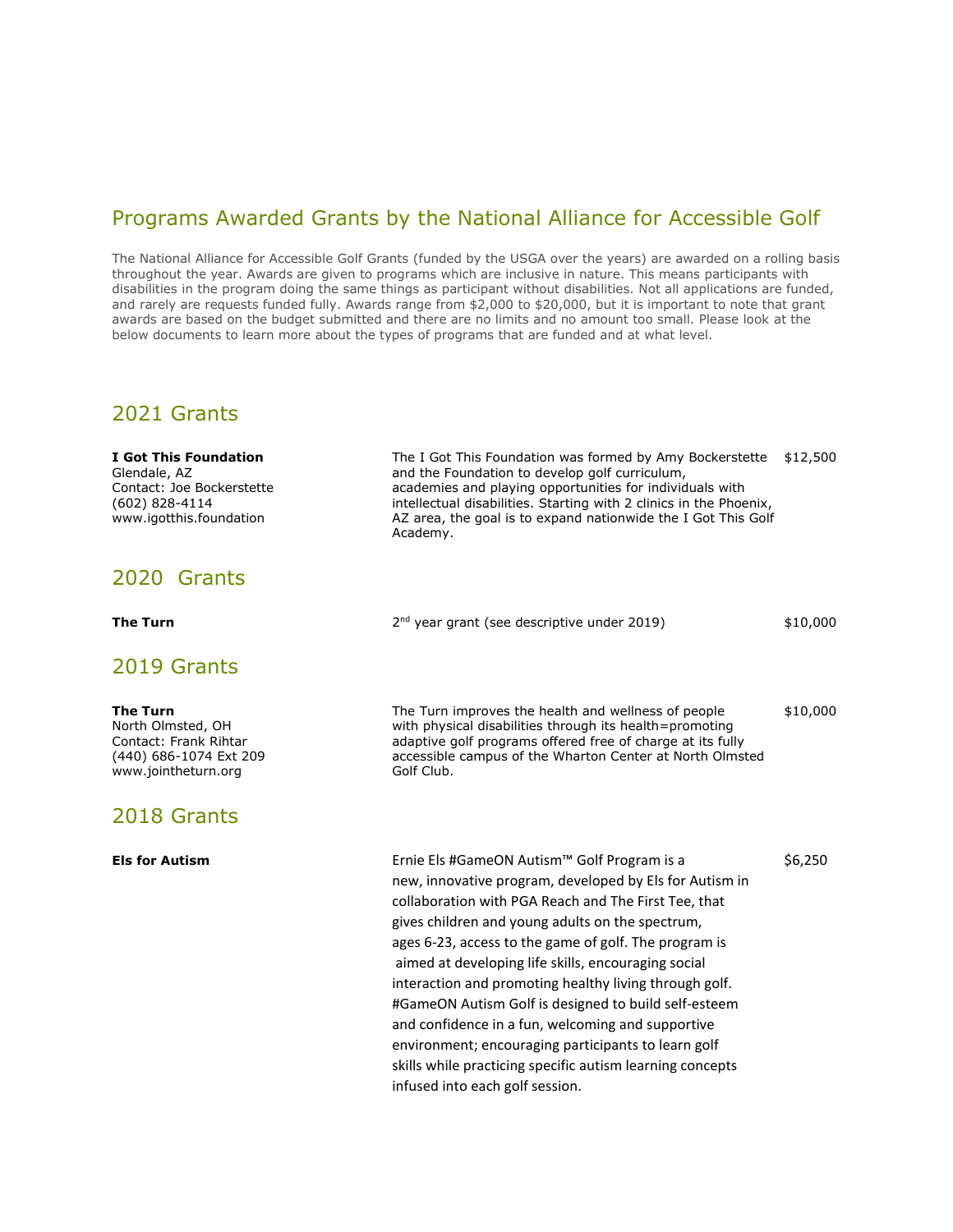### **United Cerebral Palsy Empowered Through Golf**

### **The Children's Course**

### **No Restrictions Golf Foundation**

### **Envision Foundation**

## **United Disability Service, Inc.** Our program is one of this region's only inclusive  $\frac{4,000}{2}$

| <b>United Cerebral Palsy</b><br><b>Empowered Through Golf</b><br>Niagara Falls, NY 14304<br>Contact: Elizabeth Cardamone<br>(716) 297-0798 Ext. 173<br>www.empowered-wny.org | The Empowered through Golf program creates<br>opportunities for individuals with disabilities<br>to learn the game of golf and increase community<br>involvement and understanding of people with<br>disabilities through interaction.                                                                                                                                                                                                                                                                                                                                                                                    | \$2,100  |
|------------------------------------------------------------------------------------------------------------------------------------------------------------------------------|---------------------------------------------------------------------------------------------------------------------------------------------------------------------------------------------------------------------------------------------------------------------------------------------------------------------------------------------------------------------------------------------------------------------------------------------------------------------------------------------------------------------------------------------------------------------------------------------------------------------------|----------|
| <b>The Children's Course</b><br>Gladstone, OR 97027<br>Contact: Justin Ratte nd Cathy Porter<br>(503) 722-1530<br>www.thefirstteegreaterportland.org                         | The Children's Course provides a facility and programs<br>that give youth with disabilities the opportunity to<br>participate in a program that builds character and<br>physical activity through golf and engages youth<br>without disabilities to volunteer and participate.                                                                                                                                                                                                                                                                                                                                            | \$5,000  |
| <b>Freedom Golf Association</b><br>Burr Ridge, IL 60527<br>Contact: Mark Johnson<br>(847) 507-9250<br>www.fgagolf.org                                                        | This funding is partial funding for a ParaGolfer<br>for the FGA Stony Creek Adaptive Golf Learning<br>Center and FGA's First Tee and Get Out and Play<br>programs which uses golf to enhance health and<br>skill development for youth and adults with disabilities                                                                                                                                                                                                                                                                                                                                                       | \$11,500 |
| <b>No Restrictions Golf Foundation</b><br>McKinney, Texas 75070<br>Contact: Teresa Millman<br>734-634-4332<br>www.norestrictionsgolf.org                                     | The mission of The N.R.G. Foundation (NRG) is to<br>create a comprehensive and rehabilitative golf and<br>support program for veterans and first responders<br>with physical disabilities or those with Post Traumatic<br>Stress (PTS) and/or Traumatic Brain Injuries (TBI), as<br>well as their spouses, caregivers, and immediate family<br>members. We aim to increase participation in golf by<br>providing a therapeutic approach to the game. We provide<br>inclusive and accessible physical, social, and community<br>opportunities to improve the quality of life for these great<br>heroes and their families. | \$6,000  |
| <b>Envision Foundation</b><br>Wichita, KS 67203<br>Contact: Andrea Travis<br>316-440-1531                                                                                    | The program is designed to provide people who are blind<br>or visually impaired with opportunities for physical, mental,<br>social and emotional growth and development through the<br>game of golf. Our goals are to enable youth and adults with                                                                                                                                                                                                                                                                                                                                                                        | \$6,500  |

visual impairment to learn basic skills of golf; foster friendships with one-on-one mentors and other players; build confidence and self-reliance; and experience the benefit of physical activity. We incorporate a curriculum explaining the life lessons of golf and how they apply to participants' everyday lives. A second-hand purpose is to increase awareness of vision loss and promote service to people with vision loss.

Akron, OH 44311 program that pairs athletes with a wide range of Contact: Laurie Freedman development and physical disabilities with non-disabled 330-762-9975 players and volunteers of all abilities provide coaching, www.usdakron.org support and positive interaction at an average ratio of one volunteer coach to three participants. The program also encourages local high school golfers to participate as a method of breaking down stereotypes and fears about individuals with disabilities. All-Star Training Club is a sanctioned Special Olympic organization and the only program in our area that offers this type of integrated program that includes both adults and children with developmental disabilities.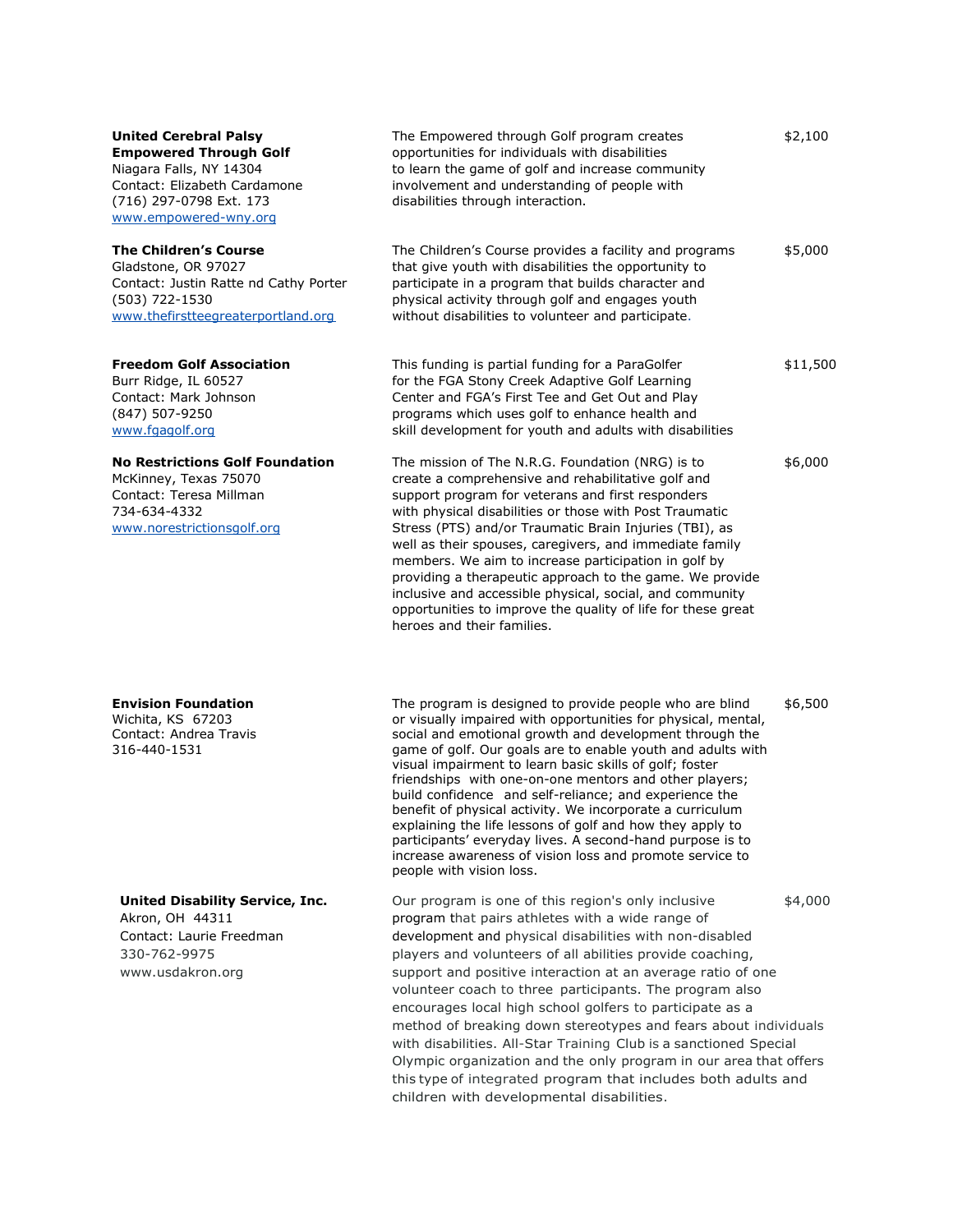# **Pomeroy Recreation &**  Pomeroy Goals **Bullet Community Assets** \$3,380

**Rehabilitation Center** - To enable individuals with disabilities to experience the San Francisco, Ca. 94132 health, social, and skill-building benefits of the game of c San Francisco, Ca. 94132 health, social, and skill-building benefits of the game of golf<br>Contact: Esther Landau external of the game of the non-disabled public about the contributions Contact: Esther Landau - To educate the non-disabled public about the contributions<br>www.prrcsf.org - and value of individuals with disabilities. and value of individuals with disabilities.

> - To continue our partnership with The First Tee and Harding Park.

- To engage our clients in ongoing golf instruction to increase Their skills and comfort level with the game.

- To increase community engagement by holding a tournament For our clients and non-disabled members of the public to play side by side.

- To cultivate a healthy spirit of competition and for all the golfers In the year round program to build skills as they train, whether or not they end up in the tournament.

**U of Maryland Medical Fndn.** The Rehabilitation & Orthopedic Institute has an on-site golf \$6,756 Baltimore, Maryland 21201 practice area which includes 2400 square foot synthetic greens Contact: Tina Miller with bunker and a grass area to practice full swings for both Phone: 410-328-6068 short game and driving. However, the tee line is not fully [www.ummsfoundation.org](http://www.ummsfoundation.org/) accessible to wheelchair use and is a challenge for those with unsteady gait because the grass cannot be cut short enough and the terrain is uneven. They are adding a synthetic tee line that will allow wheelchair access. This will connect to the existing accessible pathway.

**Union County Union County's inclusive golf programs all take place either \$6,400** Elizabeth, NJ 02027 at the Ash Brook Golf Course or the Galloping Hill Golf Course,<br>Contact: Nicole DeAugustine which are public. County-run courses. Golf instructors involved Contact: Nicole DeAugustine which are public, County-run courses. Golf instructors involved<br>Phone: 908-527-4916 with the programs work with golfers of all skill levels and ages with the programs work with golfers of all skill levels and ages http://ucnj.org during and outside of program hours. This environment is vital to the inclusivity of the County's golf programs, as it allows for program participants to interact with everyday golfers and the courses' golf pros during and outside program hours. The developmental golf programs are inclusive and invite all County residents, regardless of skill level, mental and/or physical abilities, or mobility issues to participate. The County recognizes the importance of having participants learn and play golf side by side.

# 2017 Grants

**Via Services, Inc. Santa Clara, CA** Contact: Sandy Keefe, MSN, RN Phone: 408-867-1115 [www.viaservices.org](http://www.viaservices.org/)

**Adaptive Sports Foundation Warriors in Motion Novice Golf Program** Contact: Kim Seevers Phone: 518-734-5070 [www.adaptivesportsfoundation.org](http://www.adaptivesportsfoundation.org/) See 2016 Grant

\$15,800

See 2016 Grant

\$706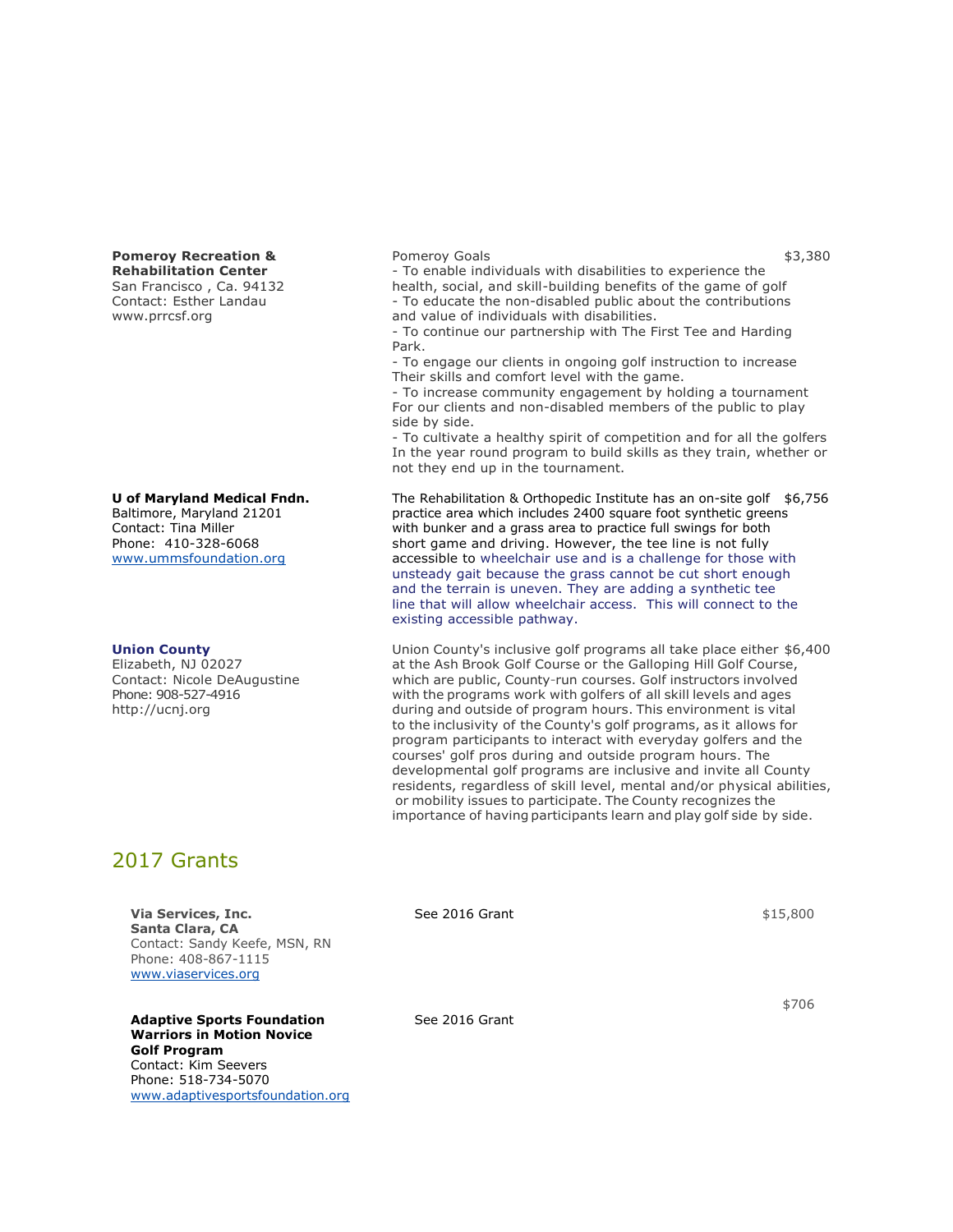| <b>Texas Scottish Rite Hospital for</b><br>Children<br>Dallas, Texas<br>Contact: Stephanie Brigger or Dana<br>Dempsey<br>Phone: 214-559-8374            | See 2012 Grant application                                                                                                                                                                                                                                                                                                                                                                                                       | \$5,000  |
|---------------------------------------------------------------------------------------------------------------------------------------------------------|----------------------------------------------------------------------------------------------------------------------------------------------------------------------------------------------------------------------------------------------------------------------------------------------------------------------------------------------------------------------------------------------------------------------------------|----------|
| tsrhc.org<br><b>Special Olympics Louisiana</b><br><b>Golf Program</b><br>Contact: Carlos Alessi<br>Phone: 9850507-0654<br>www.laso.org                  | Special Olympics Louisiana is seeking an<br>important expansion of its athlete golf program to<br>support local developmental programs and<br>developmental training of Athletes for state and<br>national competition.                                                                                                                                                                                                          | \$2,550  |
| <b>The HERD</b><br>"The First" at Golfing<br>Little Rock, AR<br>Contact: Deborah McAfee<br>Phone: 501-626-8372                                          | In an effort to rule out the notion that<br>physical/mental ability should direct your ability,<br>The HERD uses golf and mentors to engage<br>participants in the game of golf.                                                                                                                                                                                                                                                 | \$7,000  |
| <b>Union County, NJ</b><br><b>Inclusive Golf Program</b><br>Elizabeth, NJ<br>Contact: Nicole DeAugustine<br>Phone: 908-527-4916<br>http://ucnj.org/     | The Union County Inclusive Golf Program<br>promotes and practices the principle that<br>recreational activities and opportunities should be<br>open to all residents of the county.                                                                                                                                                                                                                                              | \$6,400  |
| <b>Mid Atlantic Blind Golf Association</b>                                                                                                              | The Mid Atlantic Blind Golf Association uses golf<br>to engage individuals with visual disability into<br>the game and game. In order to expand their<br>programming, they are building pitch and putt<br>golf courses for the New York and Georgia<br>Schools for the Blind.                                                                                                                                                    | \$10,000 |
| <b>JD Smith Middle School</b><br><b>Smith Adaptive Golf School</b><br>N. Las Vegas, NV<br>Contact: Robert Lucero<br>(702) 683-3416<br>www.jdsmithms.org | The goal of the Smith Adaptive Golf School is to<br>use the game of golf to provide a social inclusion<br>opportunity for students with disabilities, and<br>match them with students without disabilities by<br>joining groups of "foursome golf buddy'<br>relationship. They learn the game of golf and new<br>skills, play and enter a team scramble event<br>together.                                                       | \$5,000  |
| <b>Envision Inc.</b><br>Wichita, KS<br>Contact: Lisa Capps<br>Lisa.Capps@envisionus.com                                                                 | See 2015 Grants                                                                                                                                                                                                                                                                                                                                                                                                                  | \$4,000  |
| <b>Special Children's Charities</b><br><b>Special Olympics Chicago</b><br>Chicago, IL<br>Contact: Jim Sheahan<br>jsheahan@sochicago.org                 | The primary mission of Special Children's<br>Charities is to promote, foster and encourage<br>physical and mental health and improvement for<br>children and adults with intellectual disabilities.<br>In cooperation with the Chicago Park District,<br>Chicago Public Schools and Special Olympics<br>Illinois, the organization is committed to providing<br>year-round sports training and recreation/social<br>programming. | \$7,500  |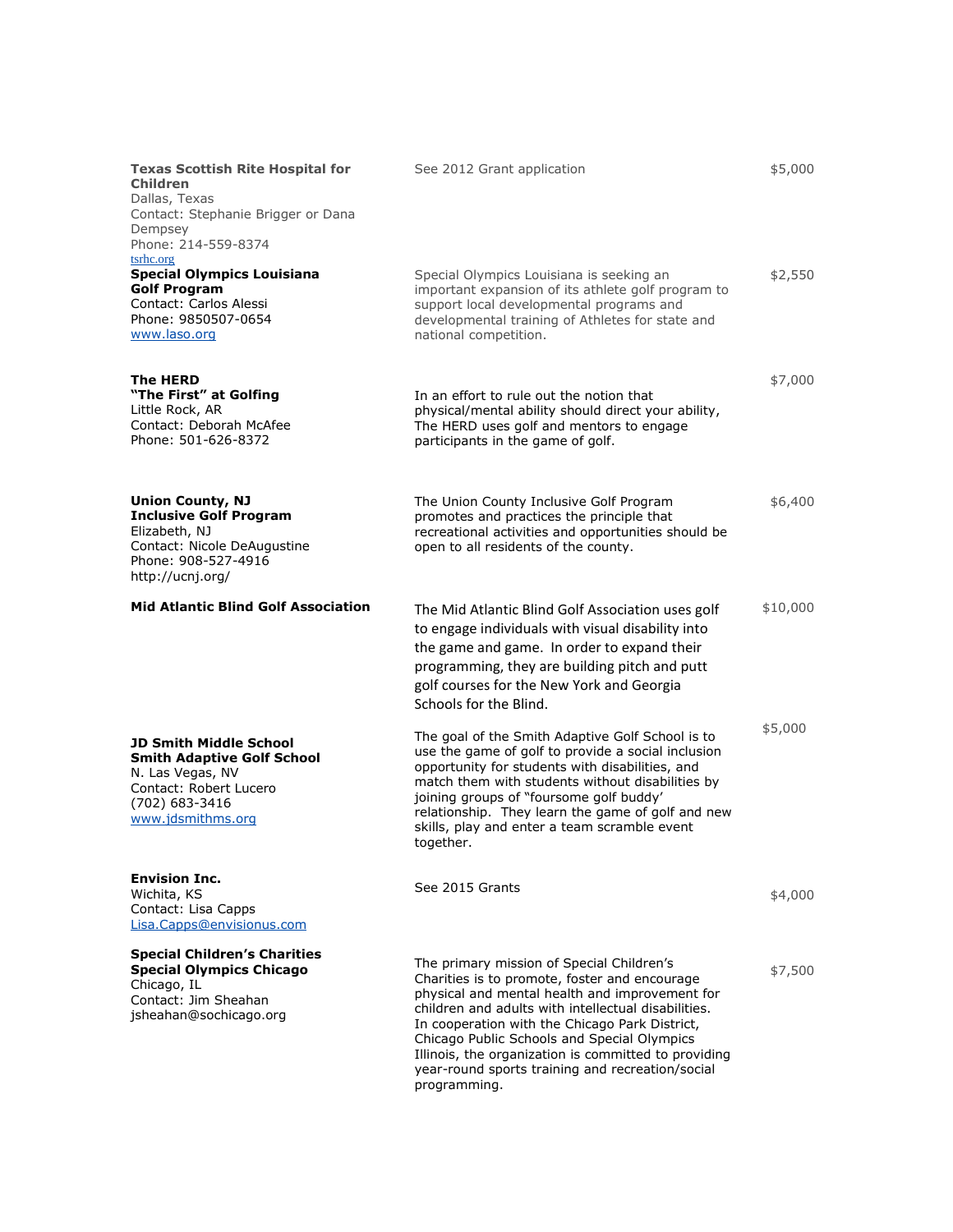| <b>On Course Foundation</b><br>Orlando, FL<br>Contact: John Dodds<br>John.dodds@oncoursefoundationusa.org                                                                                         | On Course Foundation supports on-going<br>recovery, social inclusion and development of<br>wounded, injured and sick Service Members and<br>Veterans through golf. The mission is to build<br>confidence and self-belief in our Members through<br>golf skills and employment events, and set<br>participants on path to meaningful employment in<br>the golf industry.                                                                                                                                                        | \$4,490  |
|---------------------------------------------------------------------------------------------------------------------------------------------------------------------------------------------------|--------------------------------------------------------------------------------------------------------------------------------------------------------------------------------------------------------------------------------------------------------------------------------------------------------------------------------------------------------------------------------------------------------------------------------------------------------------------------------------------------------------------------------|----------|
| <b>Cerebral Palsy of Rochester</b><br>Rochester, NY<br>Contact: Michael Cocquyt<br>mcocquyt@cprochester.org                                                                                       | CP Rochester supports individuals of all ages and<br>abilities to determine their own pathway in life.<br>One of the programs we offer is SportsNet, a<br>comprehensive, community based, inclusive<br>sports and recreation program. Funding is for half<br>of an adaptive golf car.                                                                                                                                                                                                                                          | \$5,000  |
| <b>Marty Turcios Therapeutic Golf</b><br><b>Foundation</b><br>Augusta, GA<br>Contact: Melody Lacy<br>mlacy853@hotmail.com                                                                         | See 2013 for information. Note that this program<br>has moved to Augusta, GA. Grant is for half of the<br>purchase of a ParaGolfer and the balance for<br>program costs                                                                                                                                                                                                                                                                                                                                                        | \$18,472 |
| <b>Par Excellence Youth Development</b><br>Huntsville, Alabama<br>Contact: Howard Bankhead<br>Phone: 256-604-8172<br>www.Peyd.com                                                                 | The Above Par Excellence program mission is to<br>positively influence the lives of youth by providing<br>educational programs that encourages fitness,<br>builds character, and supports academics.<br>Daily<br>academic & life skills including math, science,<br>reading and character development are included<br>aa well as daily/weekly golf skills including hitting<br>balls, playing 3-9 holes, in classroom, golf<br>courses, fitness centers. Life skills outside of golf<br>includes visiting cultural facilities. | \$8,700  |
| 2016 Grants                                                                                                                                                                                       |                                                                                                                                                                                                                                                                                                                                                                                                                                                                                                                                |          |
| <b>Northern Ohio Golf Association</b><br><b>Charities &amp; Foundation</b><br><b>Return to Golf</b><br>"N. Olmstead Ohio<br>Contact: Frank Rihtar<br>Phone: 440-686-1070<br>www.NOGACharities.org | See 2014 for information                                                                                                                                                                                                                                                                                                                                                                                                                                                                                                       | \$13,500 |
| <b>The First Tee of Charleston</b><br>Contact: Meghan Taylor<br>Phone: 843-864-4200<br>www.thefirstteegreatercharleston.org                                                                       | The mission of The First Tee is to impact lives of<br>young people by providing educational programs<br>that build character, instill life-enhancing values<br>and promote healthy choices through the game of<br>golf. The accessible golf program introduces<br>young people in an inclusive program involving<br>youth with and without disabilities.                                                                                                                                                                       | \$12,000 |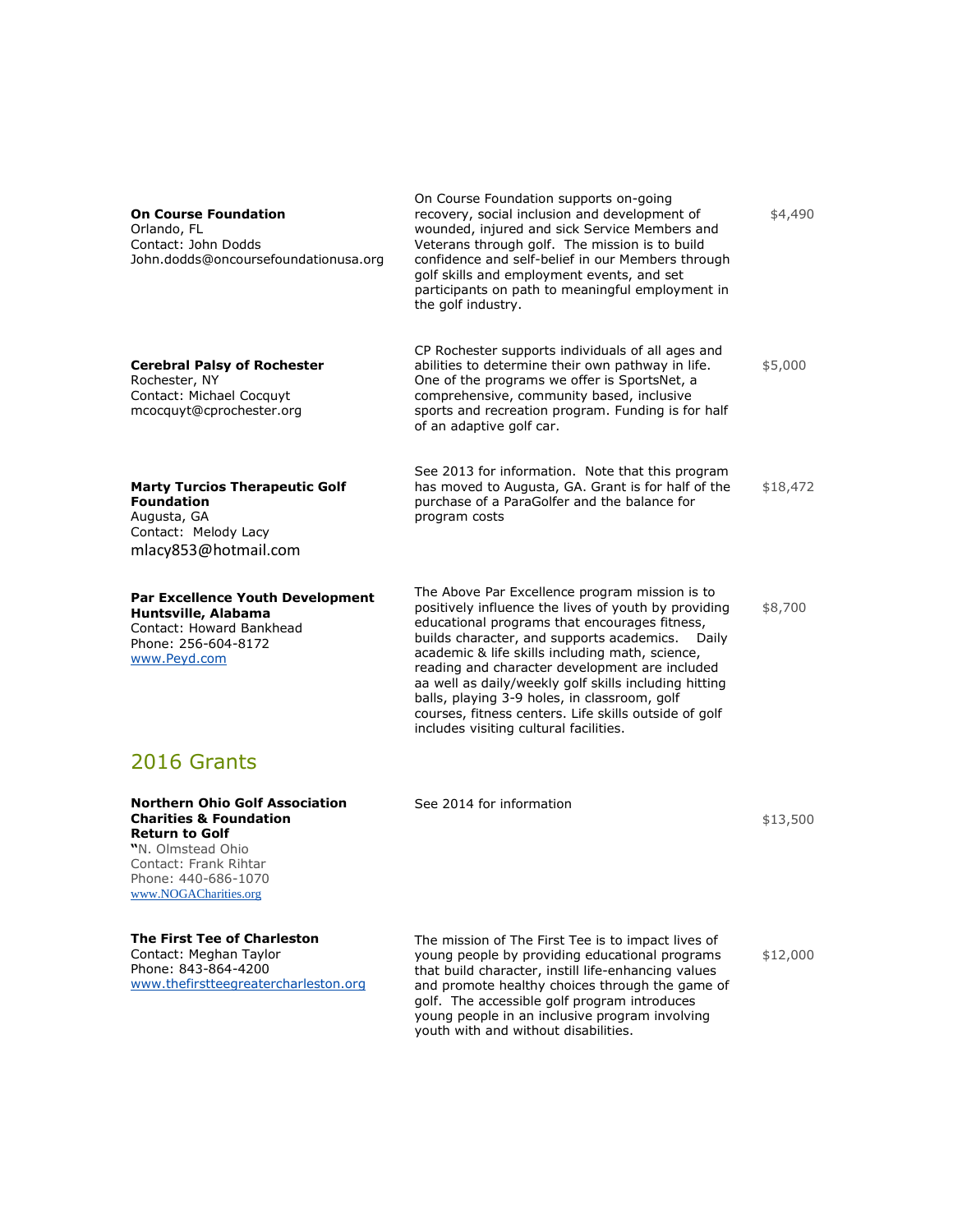**Adaptive Sports Foundation Warriors in Motion Novice Golf Program** Contact: Kim Seevers Phone: 518-734-5070 [www.adaptivesportsfoundation.org](http://www.adaptivesportsfoundation.org/)

**Revelation Golf, Inc Elkgrove, Illinois** Contact: Donna Strum Phone: 630.253.7703 [www.revelationgolf.org](http://www.revelationgolf.org/)

The Warriors in Motion Novice Golf Program provides outdoor physical activity through the game of golf, wellness education, and mentorship/leadership opportunities for injured and ill United States servicemen and women. Through this program, they will embrace a healthy lifestyle by learning a lifelong sport that can be played with their able-bodied peers.

The Military Veterans golf program provides disabled and abled bodied veterans with the opportunity to grow their golf skills together, while encouraging one another.

\$7,000

\$3,000

\$3,571

**Pomeroy Recreation & Rehabilitation Center (Pomeroy Putt) San Francisco, CA** Contact: Matt Snyder Phone: 415-213-8577 [www.prrcsf.org](http://www.prrcsf.org/)

**Mobility Impaired Golf Assoc. Tigerd, OR** Contact: Mike Adams Phone: 971-404-4800 **[www.migolf.org](http://www.migolf.org/)**

**The First Tee of Fort Smith Fort Smith, AR** Contact: Chris Murphy Phone: 479-648-9833 **[www.thefirstteefortsmith.org](http://www.thefirstteefortsmith.org/)**

Pomeroy Recreation & Rehabilitation Center provides vocational and educational opportunities for people with disabilities through programs and services that encourage self-expression, promote personal achievement and lead to greater independence. The Pomeroy Putt program enables individuals with disabilities to experience the health, social and skill building benefits of golf and educates the non-disabled public about the contributions and value of individuals with disabilities. The program introduces the clients to golf through instruction and access. The program also works in conjunction with The First Tee, Special Olympics and other organizations.

The MIGA program focuses on eliminating the barriers of entry to the game of golf for underserved youth with disabilities by providing proper education, instruction and opportunity while including those without disabilities. To achieve measures of renewed self-esteem, selfconfidence, social and cognitive development, physical rehabilitation and other character building opportunities for children and young adults with special needs while enjoying the game of golf side by side via a program free of charge and not provided exclusively elsewhere.

Provide special needs participants the same experience as all other participants, and to provide opportunities for ALL participants to play side by side in a unified manner while building confidence in participants and reinforcing every day skills and long-term objectives.

\$13,000

\$5,000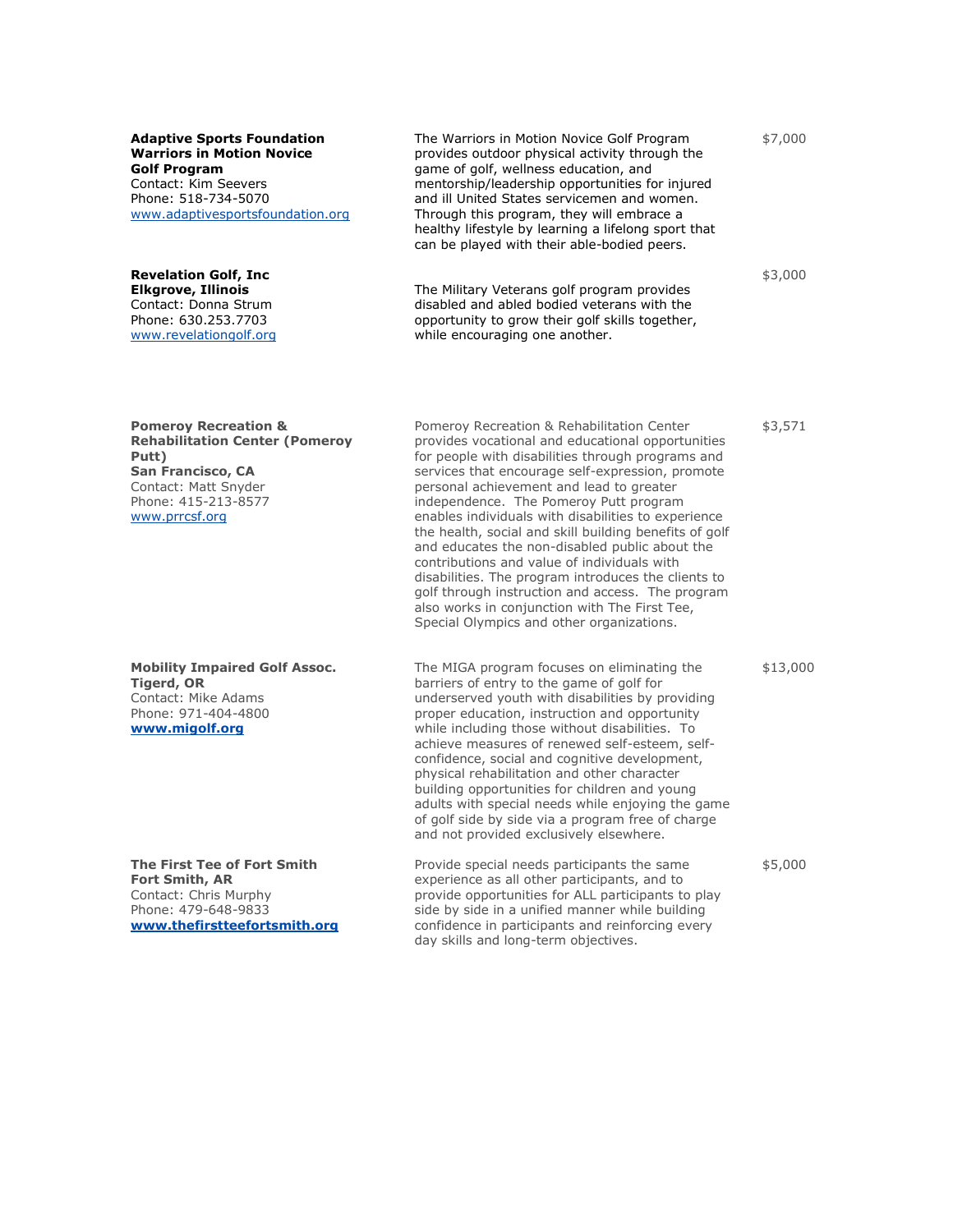**Freedom Golf Association Burr Ridge, IL** Contact: EQ Sylvester Phone: 630-579-8202 **[www.fgagolf.org](http://www.fgagolf.org/)**

**Northeast Accessible Golf Association DBA Golf For All Wellesley Hills, MA** Contact: Frederick J. Corcoran Phone: 617-600-4673 **[www.golfforall.org](http://www.golfforall.org/)**

**Via Services, Inc. Santa Clara, CA** Contact: Sandy Keefe, MSN, RN Phone: 408-867-1115 [www.viaservices.org](http://www.viaservices.org/)

This program funding is to support the FGA GET OUT AND PLAY program. Each session involves a warm-up/instructional session followed by oncourse play of three to nine holes, depending on each participant's abilities. FGA coaches are available to assist players with shot-making techniques, course and game rules, and proper golf etiquette, and to assist golfers with their adaptive equipment if needed. These introductions to on-course play are a major element of FGA's mission of providing joy AND freedom to adaptive golfers.

Through the game of golf, individuals with disabilities become actively engaged in the social fabric of a community and derive health benefits that improve quality of life. A major part of this process is educating the disabled individual of the therapeutic and rehabilitative possibilities of golf, and persuading the able-bodied golfer of the social, recreational and competitive opportunities that such a program engenders. Too many potential golfers are languishing and inactive in the belief that golf is beyond their physical limitations. This program provides access to the game so that all of the above is achieved.

"Fore! Inclusive Golf Lessons" centers on a scenario in which individuals at three different levels of motor, sensory and cognitive functioning learn the rules and skills of the game side-by-side during small group lessons that seamlessly integrate the necessary accommodations and modifications to reduce issues around accessibility and negative social attitudes. These populations include: 1) children, teens and adults with developmental disabilities such as autism spectrum disorder, Down Syndrome, and general developmental delays, 2) children, teens and adults with physical disabilities including cerebral palsy, traumatic brain injuries and spina bifida and, 3) children, teens and adults who are typically-developing.

**Links to Freedom Golf Foundation Springfield, VA** Contact: Ron Coon Phone: 520-270-6559

L2F uses "HERO" to achieve goals and objectives at multiple locations for the next three years to prove the concept used at Fort Belvoir in Virginia – the nationwide! H=Healthy activities; adaptive golf is a great way to overcome barriers and promote healthy, active involvement for all. E=Expand the horizons for every participant; give then more than just rehabilitation, enable social and emotion connections to build confidence and lasting friendships. R=Reintegrate wounded service members and their families; create safe environment to gain trust with others and confidence in themselves. O=Operationalize the program nationwide consistent with golf course operations and capabilities/needs.

\$7,500

\$5,000

\$20,000

\$11,000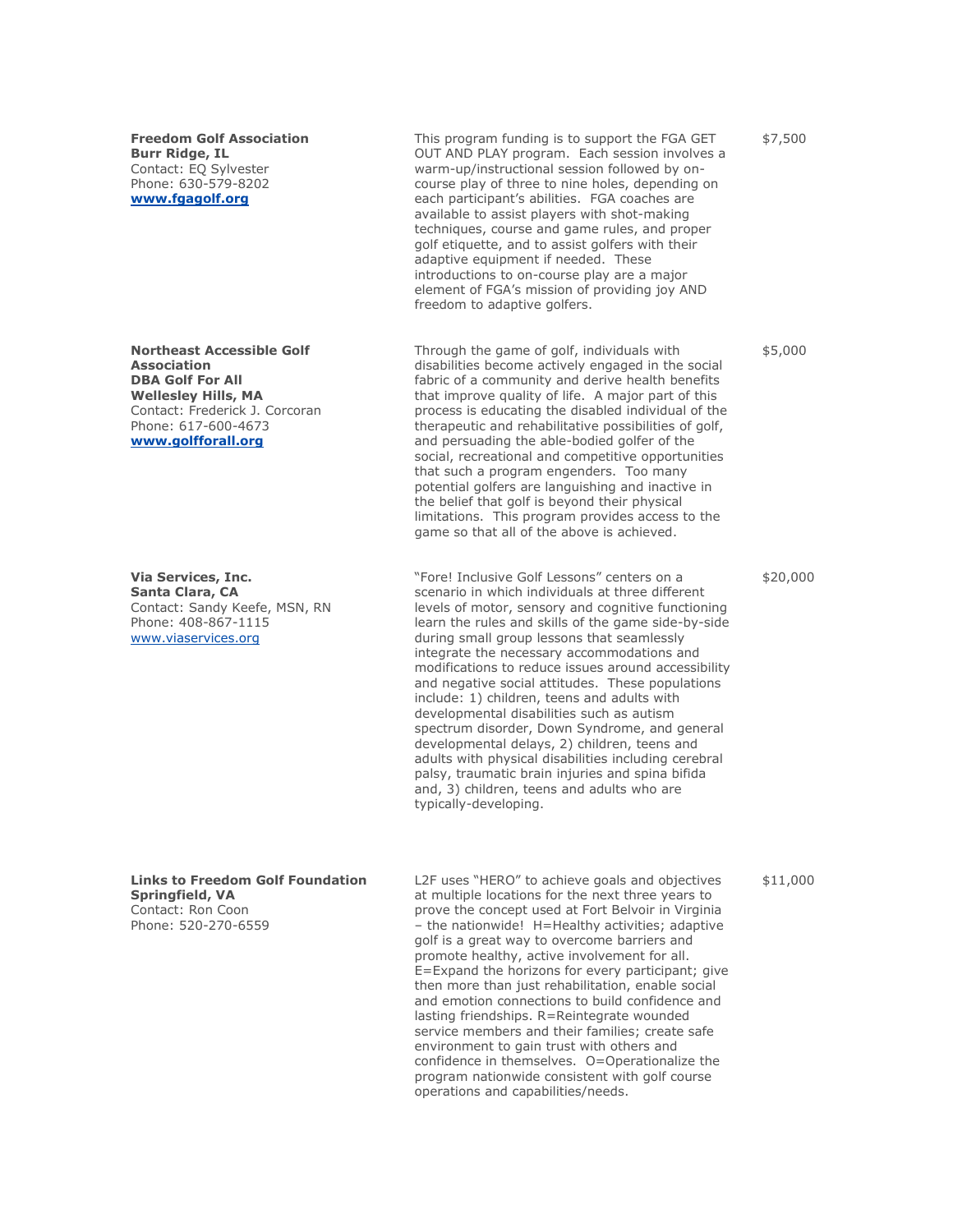# 2015 Grants

| <b>Alternative</b><br><b>Intervention</b><br><b>Research Clinic</b><br>(GREAT GOLF)<br>Mesa, AZ<br>Contact: Dr. Debra<br>Crews<br>Phone: 602-361-5355                       | GREAT GOLF (Golf Research, Education and Training) is organized<br>to be an inclusive golf program that teaches children ages four to<br>eighteen years the golf game while simultaneously instilling skills<br>that will help them in the classroom, socially and at home. This<br>includes, but is not limited to, emotional self-regulation, focus,<br>self-confidence and socially acceptable behaviors.                                                                 | \$5,000  |
|-----------------------------------------------------------------------------------------------------------------------------------------------------------------------------|------------------------------------------------------------------------------------------------------------------------------------------------------------------------------------------------------------------------------------------------------------------------------------------------------------------------------------------------------------------------------------------------------------------------------------------------------------------------------|----------|
| www.aircaz.org<br><b>Salute Military Golf</b><br><b>Association</b><br>Silver Spring, Md.<br>Contact: Scott Eaton<br>Phone: 301-500-7449<br>smga.org                        | This program provides rehabilitative golf experiences with family<br>inclusive golf opportunities for post 9/11 war veterans who were<br>wounded or injured during military operations.                                                                                                                                                                                                                                                                                      | \$7,000  |
| <b>Envision Vision</b><br><b>Rehabilitation</b><br>Center, Inc.,<br>Wichita, Ks.<br>Contact: Mandy<br>Fleming<br>Phone: 316-440-1530<br>envisionus.com                      | The goal of this program is to inspire and impact the lives of<br>people with vision impairment by providing opportunities of<br>physical, mental, social and emotional growth and development<br>through golf. The focus is on building friendships with mentors and<br>other players in developing confidence, self-reliance and<br>independence.                                                                                                                          | \$11,400 |
| <b>Special Olympics</b><br>Wyoming<br>Casper, Wy.<br>Contact: Patricia<br>Dowse<br>Phone: 307-235-3062<br>Specialolympicswy.org                                             | The program is expanding to offer instructional programs in<br>Casper, Laramie and Cheyenne. Each program will include<br>instruction, practice and play at local golf courses. In addition,<br>there will be a clinic during the summer games to promote the<br>Unified golf program in Wyoming.                                                                                                                                                                            | \$2,760  |
| <b>Little Linksters</b><br><b>Assoc. for Junior</b><br><b>Golf Development</b><br>Deltona, FL.<br>Contact: Brendon<br>Elliott<br>Phone: 321-278-1612<br>Littlelinksters.com | The new G.O.A.L.S. program (Golf Outreach Advances Life Skills)<br>uses golf to enhance the lives of young children with special needs<br>of all kinds. The instructional program has been specifically<br>developed to provide something new to explore. The program<br>works with many central Florida agencies to recruit participants<br>and the program is designed for participants to progress to<br>involvement in the Little Linksters player development programs. | \$10,000 |
| <b>Walton Foundation</b><br>for Independence,<br>Inc.<br>Augusta, Ga.<br>Contact: Vicki Greene<br>Phone: 706-823-7066<br>Waltonfoundation.net                               | The Adaptive Golf program brings persons with disabilities closer to<br>independence and meaningful life. The goal is to raise awareness<br>of the benefits of sports and leisure activities. Instructional<br>programs are enhanced by encouraging ongoing play via the<br>provision of vouchers for local golf courses. The program works<br>with TFT of August and Aiken, Ga.                                                                                             | \$6,525  |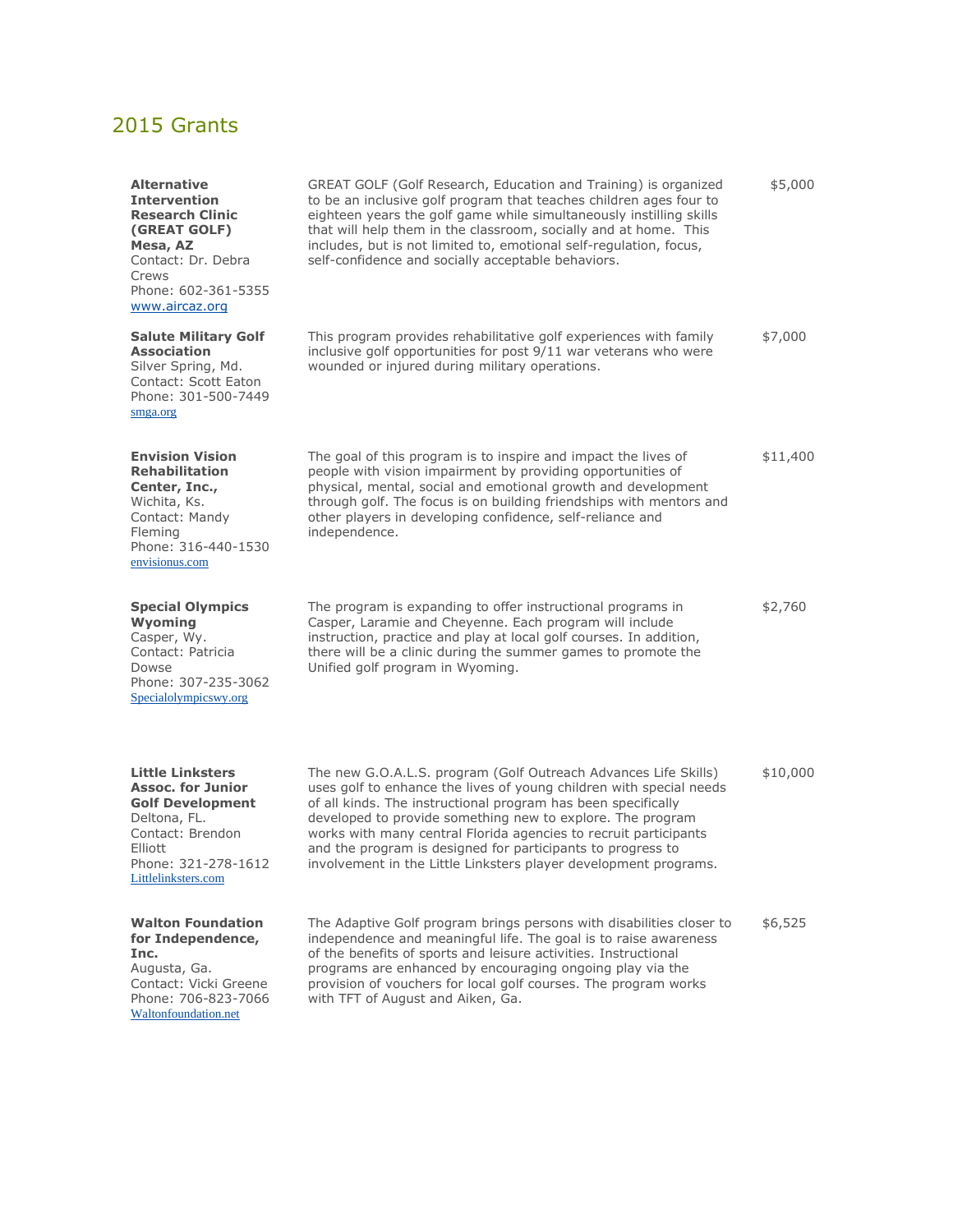| <b>VIA Services</b><br>Santa Clara, Ca.<br>Contact: Sandy Keefe<br>Phone: 408-867-1115<br>Viaservices.org                                    | The new Fore! Inclusive Golf program focuses on individuals with<br>various disabilities participating side by side with those without<br>disabilities in small groups to seamlessly integrate the necessary<br>accommodations to reduce issues around accessibility and negative<br>social attitudes. Partnering with the Positive Coaching Alliance and<br>TFT of San Jose.                                                                                                                                                                | \$16,000 |
|----------------------------------------------------------------------------------------------------------------------------------------------|----------------------------------------------------------------------------------------------------------------------------------------------------------------------------------------------------------------------------------------------------------------------------------------------------------------------------------------------------------------------------------------------------------------------------------------------------------------------------------------------------------------------------------------------|----------|
| The First Tee of Tri-<br><b>Valley</b><br>Pleasanton, California<br>Contact: Laura Hadley<br>Phone: 925-462-7201<br>Thefirstteetrivalley.org | This is a program to provide developmental and instructional<br>programs for the local Easter Seal Society clients to learn golf<br>programs skills and to work towards integration into The First Tee<br>Program                                                                                                                                                                                                                                                                                                                            | \$2,000  |
| <b>Bergenfield Public</b><br><b>Schools</b><br>Bergenfield, NJ<br>Contact: Dr. Arthur<br>Frieman<br>201 385-8202<br>bergenfield.org          | The "Not Far from Par" Golf Program will enhance the lives of those<br>affected by autism spectrum disorders. In addition to filling the<br>recreational needs of the participants, the program also provides<br>unique opportunities for teens with autism to form closer bonds<br>with peers, siblings and parents. The program uses a buddy<br>system that will provide one buddy with two participants. The<br>program provides for an extensive evaluation for participant ability<br>to focus, retain information and ability to golf. | \$5,000  |
| Fore Hope, Inc.<br>Columbus, OH.<br>Contact: Mindy Derr <b<br>Phone 614-499-6287</b<br>                                                      | The therapeutic golf program provides PGA instruction and uses<br>the Safari Golf Club in Columbus as its home course. The focus on<br>the program is to improve the quality of life for the underserved<br>population with disabilities. The vision is to reach as many people                                                                                                                                                                                                                                                              | \$7,500  |

as possible to assist them cognitively, physically and socially in

being included in the community.

2014 Grants

forehope.org

**Ranken Jordan** 

**Pediatric Bridge**  Hospital, Maryland Heights, MO Contact: Janine Roe Phone: 314-872-6481 [Rankenjorden.org](http://rankenjorden.org/)

**Brooks** 

**Rehabilitation**  Jacksonville, Fl. Contact: Marion Anderson Phone: 904-345-7481 [Brookshealth.org](http://brookshealth.org/)

This junior therapeutic golf program focuses on development of physical strength, flexibility, motor control, hand-eye coordination and balance through golf. The program allows participants to focus on what they can do rather than what they can't do and helps them prepare for life at home. \$1,800

This grant will allow the agency to expand their adaptive golf program in order to serve participants with mobility impairments allowing them to play from an adapted device. A primary goal is to empower golfers to play recreational golf at their leisure alongside golfers without disabilities. \$16,970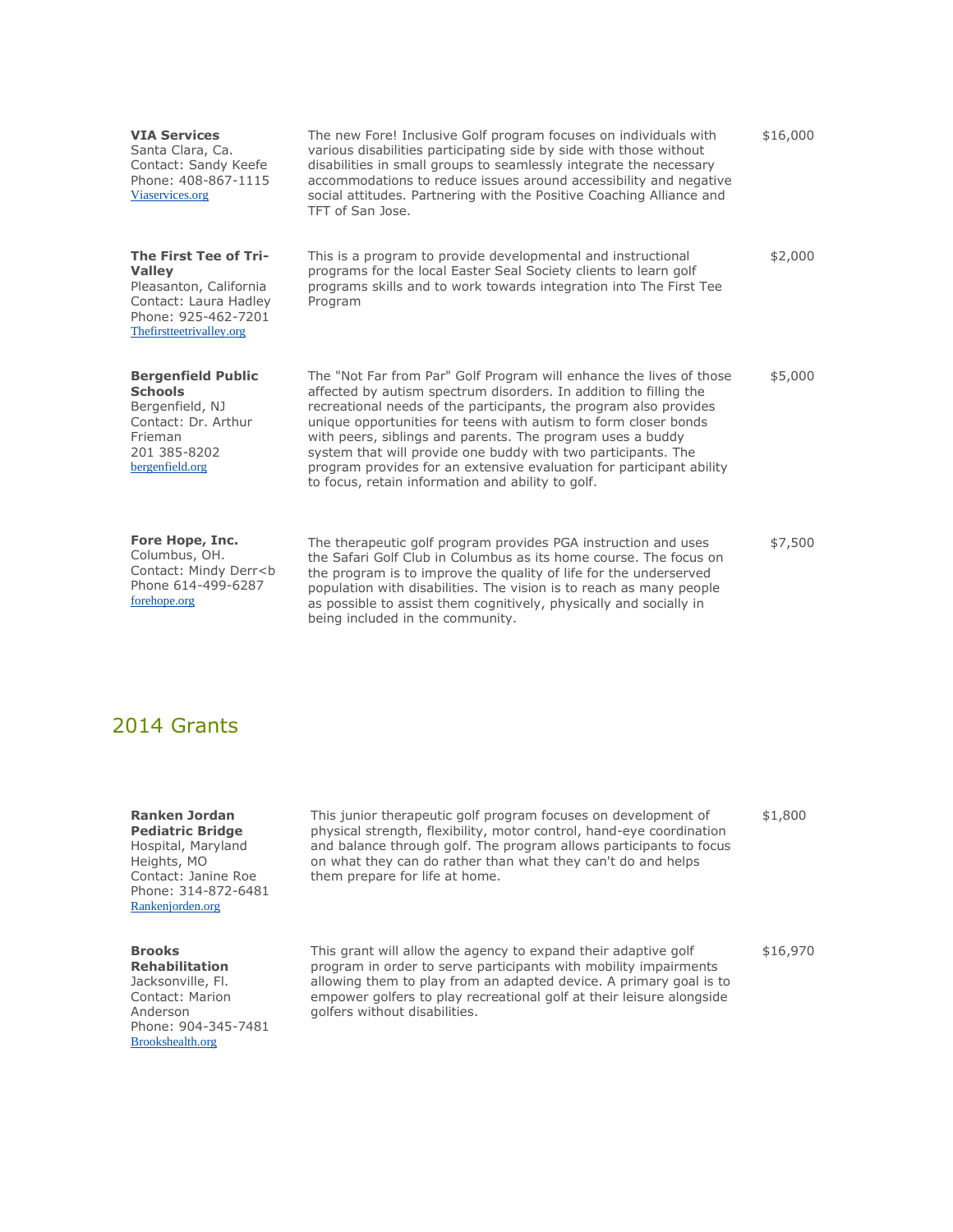| Not Forgotten, Inc.<br>Youngsville, NC<br>Contact: Peggie M.<br>Simpson<br>Phone: 919240-9121<br>Not4gotteninc.net                                   | The Swing in 2 Golf Program targets youth between the ages of 8-<br>12 years old. The goal is to teach golf to youth who would not<br>otherwise participate. The development of social skills for those<br>with life-long impairments is a major goal so that they will have<br>the skills to continue to play the game.                                                        | \$16,000 |
|------------------------------------------------------------------------------------------------------------------------------------------------------|---------------------------------------------------------------------------------------------------------------------------------------------------------------------------------------------------------------------------------------------------------------------------------------------------------------------------------------------------------------------------------|----------|
| <b>The Children's</b><br><b>Course TFT</b><br>Gladstone, Oregon<br>Contact: Cathy Porter<br>Phone: 503-805-0500<br>The first teegreater portland.org | This program offers a 3-day golf camp to children with disabilities<br>with the goal of providing opportunities to learn life-long a lifetime<br>sport, make healthy choices and engage in physical activity.                                                                                                                                                                   | \$4,000  |
| <b>Down Syndrome</b><br><b>Assoc. of Central</b><br>Ohio<br>Columbus, OH                                                                             | The Down Syndrome Golf Academy (DSGA) is partnered with The<br>First Tee of Central Ohio and uses TFT Nine Core Values<br>Curriculum to teach golf as well as developing social, decision<br>making, sportsmanship, respect, confidence, responsibility, and<br>other values and life skills. The goal is to include those<br>participating in the DSGA into inclusive programs | \$3,970  |
| <b>Revelation Golf, Inc.</b><br>Elk Grove, Illinois<br>Contact: Donna Strum<br>$(630)$ 253-7703<br>revelationgolf.org                                | This is a new program for Revelation Golf. This program will work<br>with veterans to gain independence to play golf with others in<br>their community.                                                                                                                                                                                                                         | \$5,000  |
| <b>Ventura County Golf</b><br>& Life Skills, Inc.<br>Santa Barbara, CA<br>Contact: Sally Quinlen<br>$(818)$ 389-4332<br>GuppyGolf.com                | This is a matching grant that expands earlier grant programs and<br>expends into developing relationship with The First Tee to move<br>participants, when age appropriate into that program.                                                                                                                                                                                    | \$2,000  |
| <b>Adaptive Golf</b><br><b>Association</b><br>Atlanta, Georgia<br>Contact: Marc Timson<br>Phone: 678 361-0677<br>www.adaptivegolf.org                | This matching grant will assist the Organization expand its<br>program with individuals with mobility impairments that are<br>unable to play from a standing position.                                                                                                                                                                                                          | \$4,925  |
| <b>Texas Scottish Rite</b><br><b>Hospital for Children</b><br>Dallas, Texas<br>Contact: Stephanie<br><b>Brigger</b><br>Phone: 214-559-8374           | See 2012 Grant application                                                                                                                                                                                                                                                                                                                                                      | \$5,500  |

[tsrhc.org](http://www.tsrhc.org/)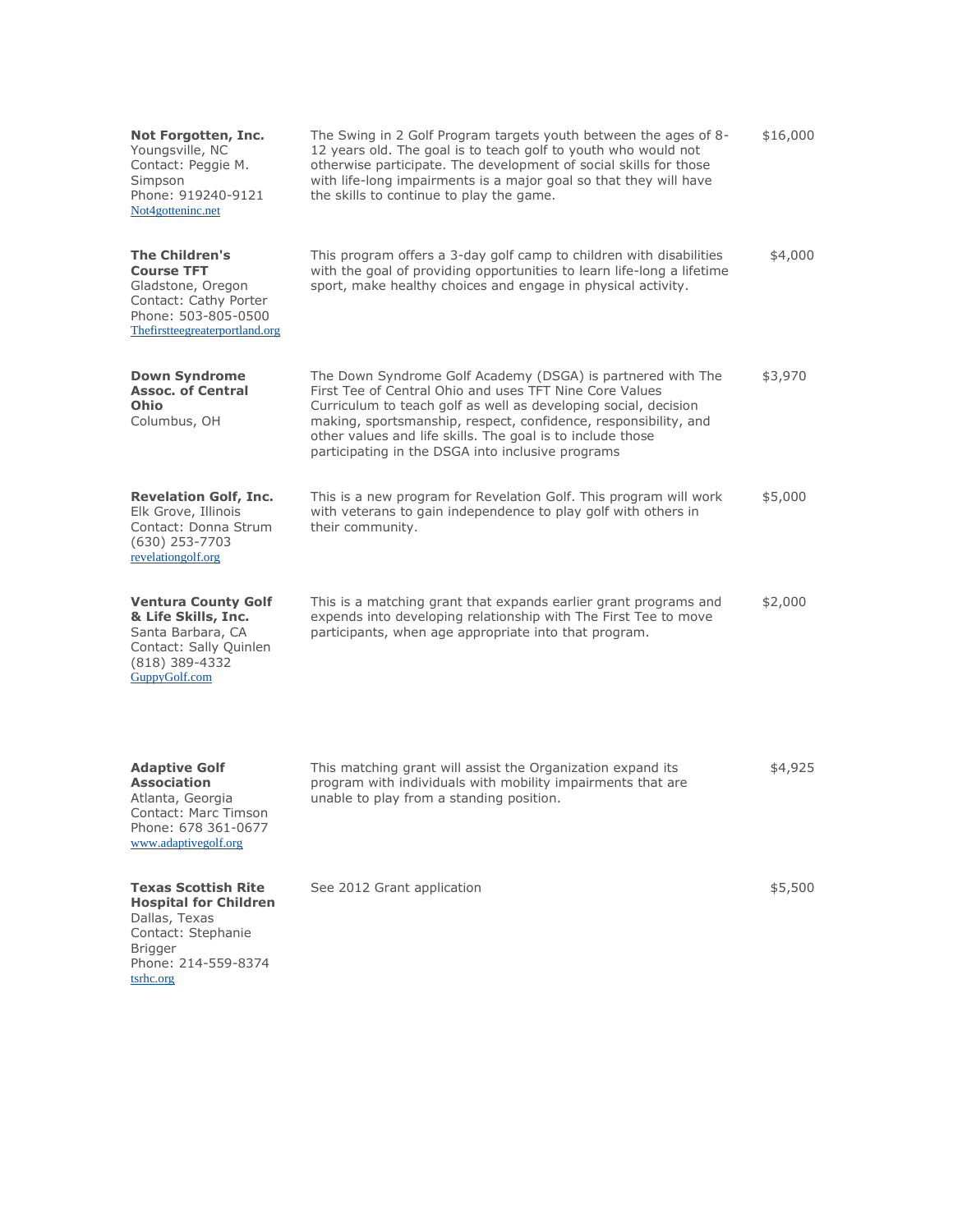**Northern Ohio Golf Association Charities & Foundation** N. Olmstead Ohio Contact: Frank Rihtar Phone: 440-686-1070 [www.NOGACharities.org](http://www.nogacharities.org/)

**United Disability Services** Akron, Ohio Contact: Laurie Freedman Phone:330-762-9755 [www.udsakron.org](http://www.udsakron.org/)

The Return to Golf helps stroke survivors, amputees, the visually impaired and individuals with traumatic brain injuries Improve balance, coordination, muscle strength and, most importantly, self-esteem under the supervision of PGA golf professionals and fitness-oriented physical therapists.

In this program, all ATC athletes will improve their social and emotional development by their participation in ATC sports events such as the ATC golf league; and the academic/sports summer camp through acceptance of athletes' individualized ability. ATC volunteers, coaches and the community will be made aware of the unique abilities of our rising stars" and their inclusion to society as equal members. Through each of the ATC sports functions, athletes, coaches and volunteers will acquire an increase of knowledge and physical ability through drills and practice and

friendly competition

\$7,500

\$5,000

2013 Grants

| <b>Via Quest Foundation</b><br>Dublin, Ohio<br>Contact: Derek Kinzer<br>614-526-2384<br>ViaQuestFoundation.org          | This is a new program at Via Quest. The program focuses<br>on adults with disabilities who attend day service<br>programs. The goal is to not only offer golf but also to<br>introduce fitness that promotes an active lifestyle. This<br>award supports the instruction in the program. | \$5,000  |
|-------------------------------------------------------------------------------------------------------------------------|------------------------------------------------------------------------------------------------------------------------------------------------------------------------------------------------------------------------------------------------------------------------------------------|----------|
| <b>Great Lakes Adaptive Sports</b><br>Lake Forest, Illinois<br>Contact: Cindy Housner<br>847-283-0973<br>glasa.org      | A new program at GLASA that will serve injured military<br>veterans and show them that golf can be a great outlet to<br>improve physical, social and emotional health. The<br>program will be operated from the Milwaukee Veterans<br>Administration. This is a matching grant.          | \$2,016  |
| <b>Buttonhole.org</b><br>Contact: Dan Gaughan<br>401-421-1664 Ext. 107<br>Buttonhole.org                                | This is funding to assist the Button Hole Accessible Golf<br>program continue to expand. It also provides a matching<br>grant for the purchase of a simulator that will assist them<br>in providing Year around programming for youth with<br>disabilities.                              | \$10,510 |
| Golf 4 All<br>North East Accessible Golf<br>Association<br>Contact: F. Corcoran<br>781-772-2016<br>golfforall.org       | See 2012 funding description. This grant program<br>requires a 1:1 cash match.                                                                                                                                                                                                           | \$10,000 |
| <b>Special Olympics Arizona</b><br>Phoenix, AZ<br>Contact: Miguel Quezada<br>520-207-1691<br>SpecialolympicsArizona.org | See 2011 funding description                                                                                                                                                                                                                                                             | \$2,500  |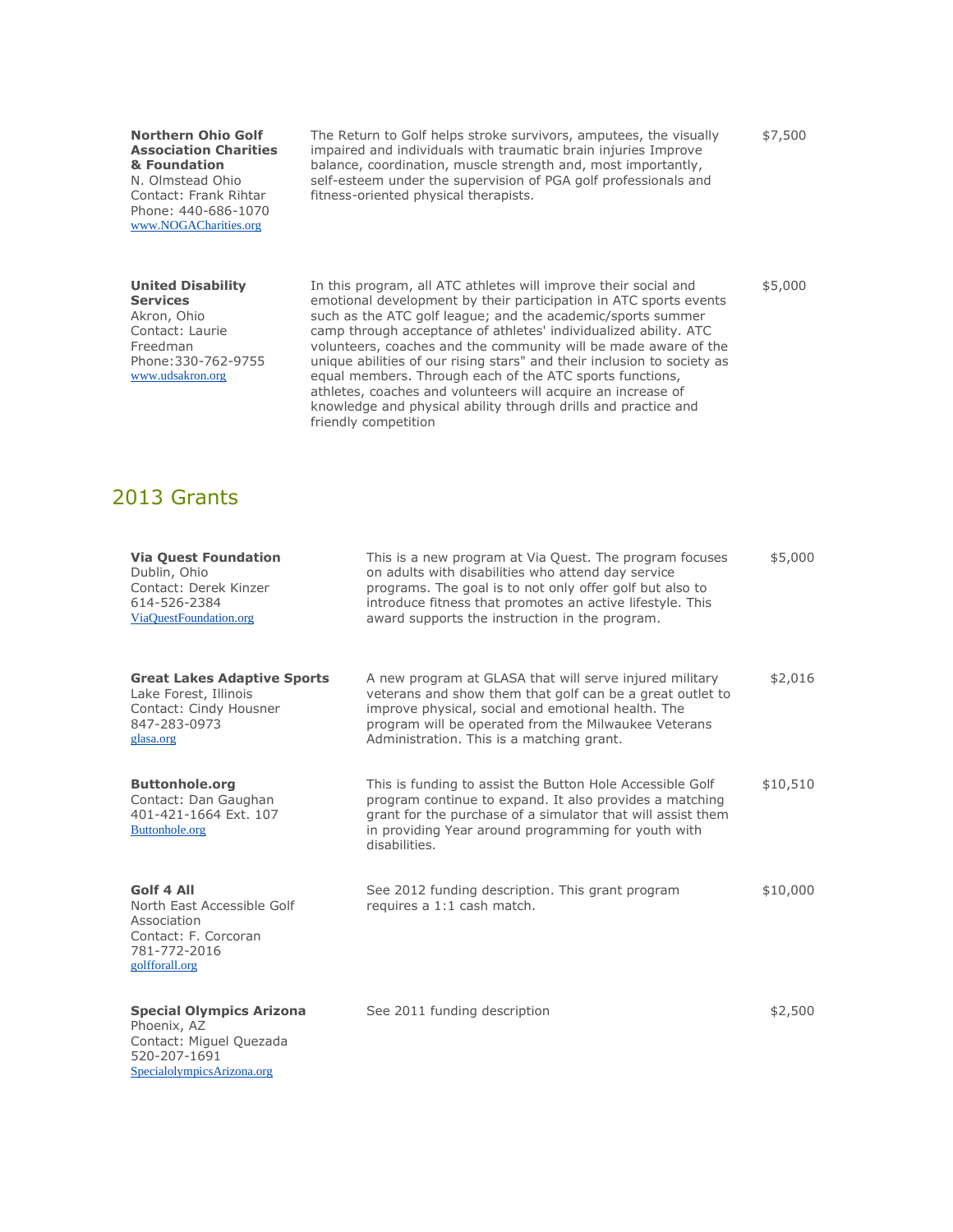| <b>Marty Turcios Therapeutic</b><br>Golf<br>Martinez, California<br>Contact: Marty Turcios<br>925-957-9441<br>therapeuticgolfclinic.com | This Program teaches golf as therapy to advance lifelong<br>Continuing golf therapy for permanently injured people as<br>well as persons recovering from disabling injuries or<br>disease. The program uses golf to teach frustration<br>management, honesty and independent self-directed use<br>of leisure time, with intent to fight lethargy and<br>substance abuse. This specific program will work with<br>veterans with disabilities from the Martinez Veterans<br>Hospital. | \$5,200 |
|-----------------------------------------------------------------------------------------------------------------------------------------|-------------------------------------------------------------------------------------------------------------------------------------------------------------------------------------------------------------------------------------------------------------------------------------------------------------------------------------------------------------------------------------------------------------------------------------------------------------------------------------|---------|
| <b>The Children's Course</b><br>Gladstone, Oregon<br>Contact: Cathy Porter<br>503-722-1530<br>http://www.thefirstteegreaterportland.org | This program intends significant expansion of the GAIN<br>Adaptive and Inclusive golf program of The Children's<br>Course. The GAIN model is now being used with five of<br>the agency's programs.                                                                                                                                                                                                                                                                                  | \$6,500 |
| N. Ohio Hemophilia<br><b>Foundation</b><br>Independence, Ohio<br>Contact Randi Clites<br>216-834-0051<br>nohf.org                       | This program is expanding its offerings with participants<br>who have bleeding disorders by partnering with the First<br>Tee of Akron on a limited basis.                                                                                                                                                                                                                                                                                                                           | \$3,000 |
| <b>Texas Scottish Rite Hospital</b><br>for Children<br>Dallas, Texas<br>Contact: Dana Dempsey<br>$(214)$ 559-8374<br>tsrhc.org          | See 2012 Grant application                                                                                                                                                                                                                                                                                                                                                                                                                                                          | \$8,000 |

| <b>University of California</b> |
|---------------------------------|
| <b>Berkeley</b>                 |
| Contact: Matt Grigorieff        |
| 510 982-6769                    |
| recsports.berkeley.edu          |

This new campus wide initiative is designed with campus and community inclusion in mind. For the Therapeutic Golf with Marty program, his class will join the 100+ open enrollment Group X classes that are popular with the 36,000+ students on campus. To increase participation of people with disabilities, the class will actively be marketed to students through the Disabled Students Union and the Disabled Students Program Office. Community members will be marketed through the Cal Star Program which serves the fitness needs of community members with disabilities. Outreach will extend to partnering with the Berkeley Center for Independent Living, BORP (Bay Outreach Recreational Program), and the Ed Roberts Campus. The Golf Fore Veterans Program was created in partnership with the Cal Students Veteran Group which consists of disabled and non-disabled members. Both will be participating in the program. In time, the Golf Fore Veterans would like to expand participation to veterans in the local area.

\$15,000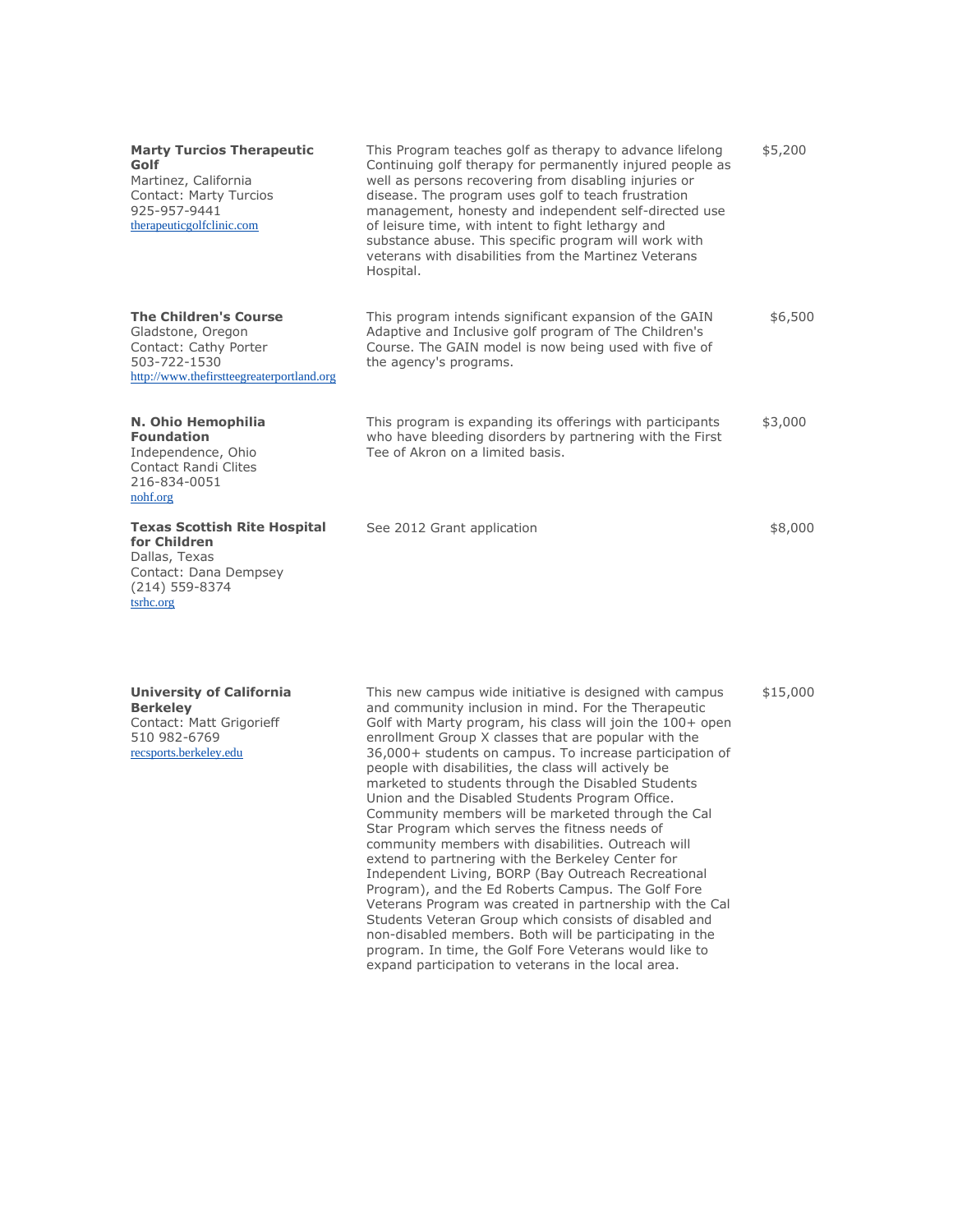| <b>North East Accessible Golf</b><br><b>Association</b><br>Contact: Frederick J. Corcoran<br>781-772-2016<br>golfforall.org                    | Golf For All runs year-round programming for veterans,<br>people with autism, Parkinson's Disease and movement<br>disorders, spinal cord injuries and paralysis, cerebral<br>palsy, Down Syndrome, amputees, blind golfers, and<br>more. Clinics are taught by PGA professionals who have<br>successfully completed a certification process for teaching<br>golfers with adaptive needs. Golfers of all abilities and<br>gender are welcomed and we invite participants to bring<br>their families and extended support network to<br>participate in clinics. No previous golf experience is<br>necessary and equipment is provided. | \$15,000 |
|------------------------------------------------------------------------------------------------------------------------------------------------|--------------------------------------------------------------------------------------------------------------------------------------------------------------------------------------------------------------------------------------------------------------------------------------------------------------------------------------------------------------------------------------------------------------------------------------------------------------------------------------------------------------------------------------------------------------------------------------------------------------------------------------|----------|
| <b>Special Olympics, PA</b><br>Contact: Christine Anderson<br>610-630-9450<br>specialolympicspa.org                                            | This program is developing new Special Olympics in<br>underserved or non-served rural counties in the State of<br>Pennsylvania. The program is a significant expansion of<br>the current State programs that will allow individuals with<br>disabilities the opportunity to learn to play golf.                                                                                                                                                                                                                                                                                                                                      | \$7,300  |
| <b>Access of Wilmington</b><br>Contact: Dan Johnson<br>910-313-1759<br>accesswilmington.org                                                    | See 2010 grant description                                                                                                                                                                                                                                                                                                                                                                                                                                                                                                                                                                                                           | \$7,500  |
| <b>Golf Academy of Columbia</b>                                                                                                                | See 2012 grant description                                                                                                                                                                                                                                                                                                                                                                                                                                                                                                                                                                                                           | \$10,000 |
| <b>City of Florence, KY</b>                                                                                                                    | See 2012 grant description                                                                                                                                                                                                                                                                                                                                                                                                                                                                                                                                                                                                           | \$1,000  |
| <b>Turnstone Center for</b><br><b>Children and Adults with</b><br><b>Disabilities</b><br>Contact: Tina Acosta<br>260-483-2100<br>turnstone.org | The goal of Turnstone's SWING program is to introduce<br>persons with physical disabilities to golf as a sports and<br>leisure activity to support a healthy lifestyle. The SWING<br>program will consist of 4 core components: a golf clinic,<br>golf lessons, independent course and driving range access<br>and participation in Turnstone's annual golf outing.<br>Through these program activities it is the agency's<br>objective to make golf a lifelong leisure activity among<br>people with disabilities.                                                                                                                  | \$7,000  |
| <b>Bergenfield Public School</b><br><b>District</b><br>Bergenfield, NJ<br>Contact: Dr. Michael Kuchar<br>201-385-8202<br>bergenfield.org       | See 2011 grant description                                                                                                                                                                                                                                                                                                                                                                                                                                                                                                                                                                                                           | \$6,000  |
| <b>All Star Training Club (ATC)</b><br>Akron, Ohio<br>Contact: Dan Lancianese                                                                  | See 2010 grant description                                                                                                                                                                                                                                                                                                                                                                                                                                                                                                                                                                                                           | \$3,750  |

330-645-6419 [allstartrainingclub.org](http://www.accessgolf.org/grants/allstartrainingclub.org)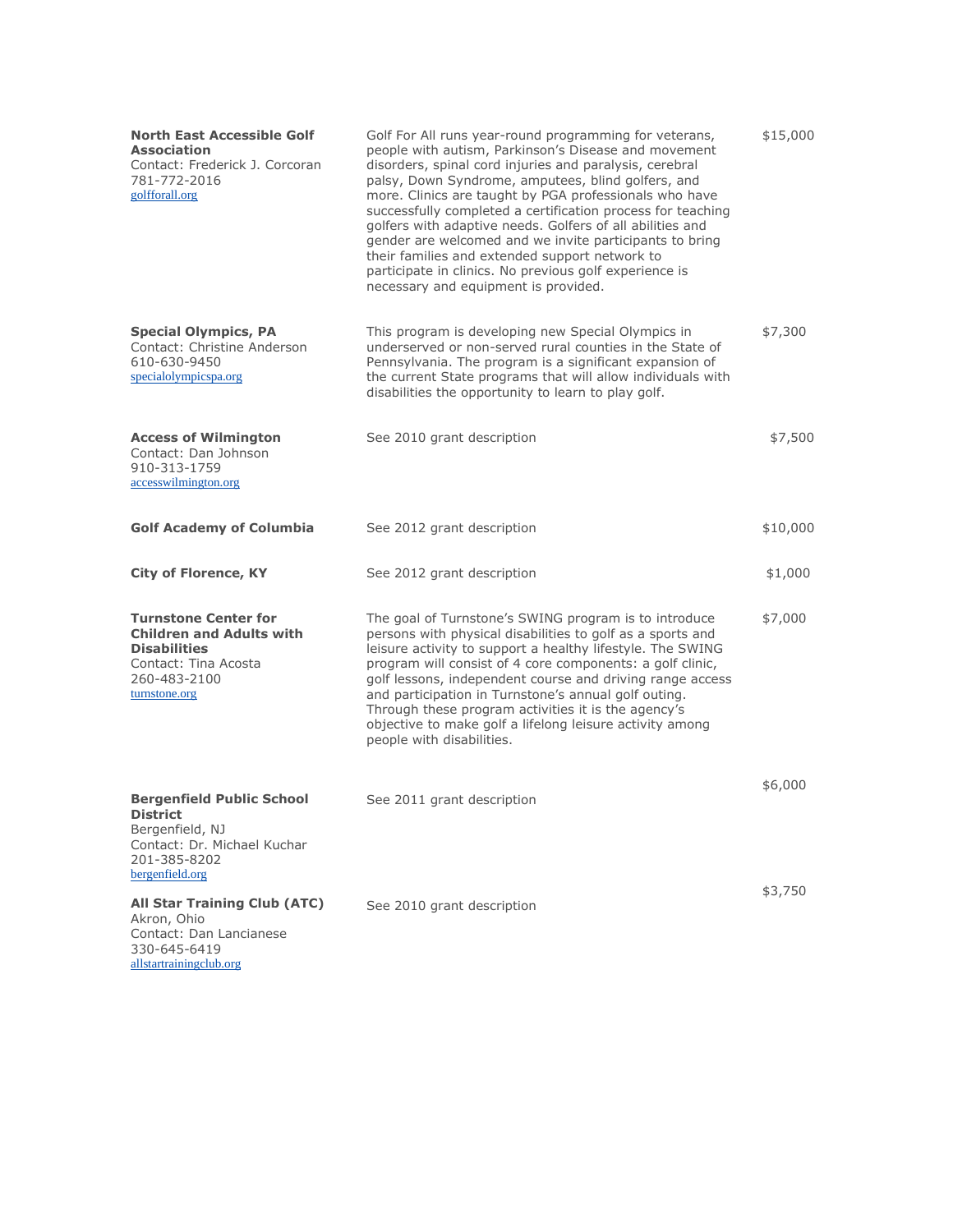### **Goodwill of Central Ohio**

Columbus, Ohio Contact: Janet Ehrhardt (614)583-0295 [goodwillcolumbus.org](http://goodwillcolumbus.org/)

The Above Par program goal is to re-establish a golf program for participants at Goodwill Columbus. The main objective is to expose participants to the game of golf and teach them basic skills. On an individual level, the program expects to show improvement on one or more levels: physically, socially, or cognitively. 1. Physically by showing improvements in strength and endurance, balance, range of motion, grip strength, and standing tolerance. 2. Socially, by interacting with staff, volunteers and their peers. 3. Cognitively by learning a new game, skills, terminology and increased concentration.

See 2012 Grant application

\$3,500

\$2,754

### **New England Disabled Sports** Lincoln, NH Contact: Jack Daly (603) 745-9333 [nedisabledsports.org](http://nedisabledsports.org/)

# 2012 Grants

| <b>Edwin Shaw</b><br><b>Rehabilitation</b><br><b>Institute (Akron</b><br><b>General Foundation)</b><br>Contact: Ron Tristano<br>(330) 784-5400<br>akrongeneral.org | Many individuals recovering from disabling conditions have<br>achieved solid results through our core program, which uses golf<br>as a rehabilitation and wellness tool. However, we recognize that<br>this is just a first step in helping individuals reclaim their lives.<br>Based on interviews with graduates of our Challenge Golf<br>Program, many golfers recovering from a disabling condition have<br>improved their health and skills to the point where they wish to<br>resume playing on a regulation or public course. However, many<br>fail to do so due to a lack of able-bodied partners who understand<br>the special needs of golfers still recovering from disabilities or<br>fear of playing "too slow" for a traditional course. This new<br>program is a Challenge Golf mentoring league designed to meet<br>the needs stated above. | \$3,960 |
|--------------------------------------------------------------------------------------------------------------------------------------------------------------------|-------------------------------------------------------------------------------------------------------------------------------------------------------------------------------------------------------------------------------------------------------------------------------------------------------------------------------------------------------------------------------------------------------------------------------------------------------------------------------------------------------------------------------------------------------------------------------------------------------------------------------------------------------------------------------------------------------------------------------------------------------------------------------------------------------------------------------------------------------------|---------|
| N. Ohio Hemophilia<br><b>Foundation</b><br>Independence, Ohio<br>Contact Randi Clites<br>216-834 0051<br>nohf.org                                                  | See 2011 grant description                                                                                                                                                                                                                                                                                                                                                                                                                                                                                                                                                                                                                                                                                                                                                                                                                                  | \$2,500 |
| Fore Hope, Inc.<br>Columbus, Ohio<br>Contact: Mindy Derr<br>614-784-1111<br>forehope.org                                                                           | The goal of this program is for the development and execution of<br>an adaptive golf clinic for our program partners in the healthcare<br>systems such as OhioHealth, Ohio State University Wexner<br>Medical Center, Parkinson's Association and VA Outpatient facility<br>(Chalmers P. Wylie VA Ambulatory Care Center) all in Central<br>Ohio. Our plan is for this clinic to "jumpstart" our late fall / winter<br>programs through introductions of Fore Hope to new clients /<br>medical staff regarding the therapeutic benefits of our programs<br>and the overall education of our organization.                                                                                                                                                                                                                                                   | \$2,000 |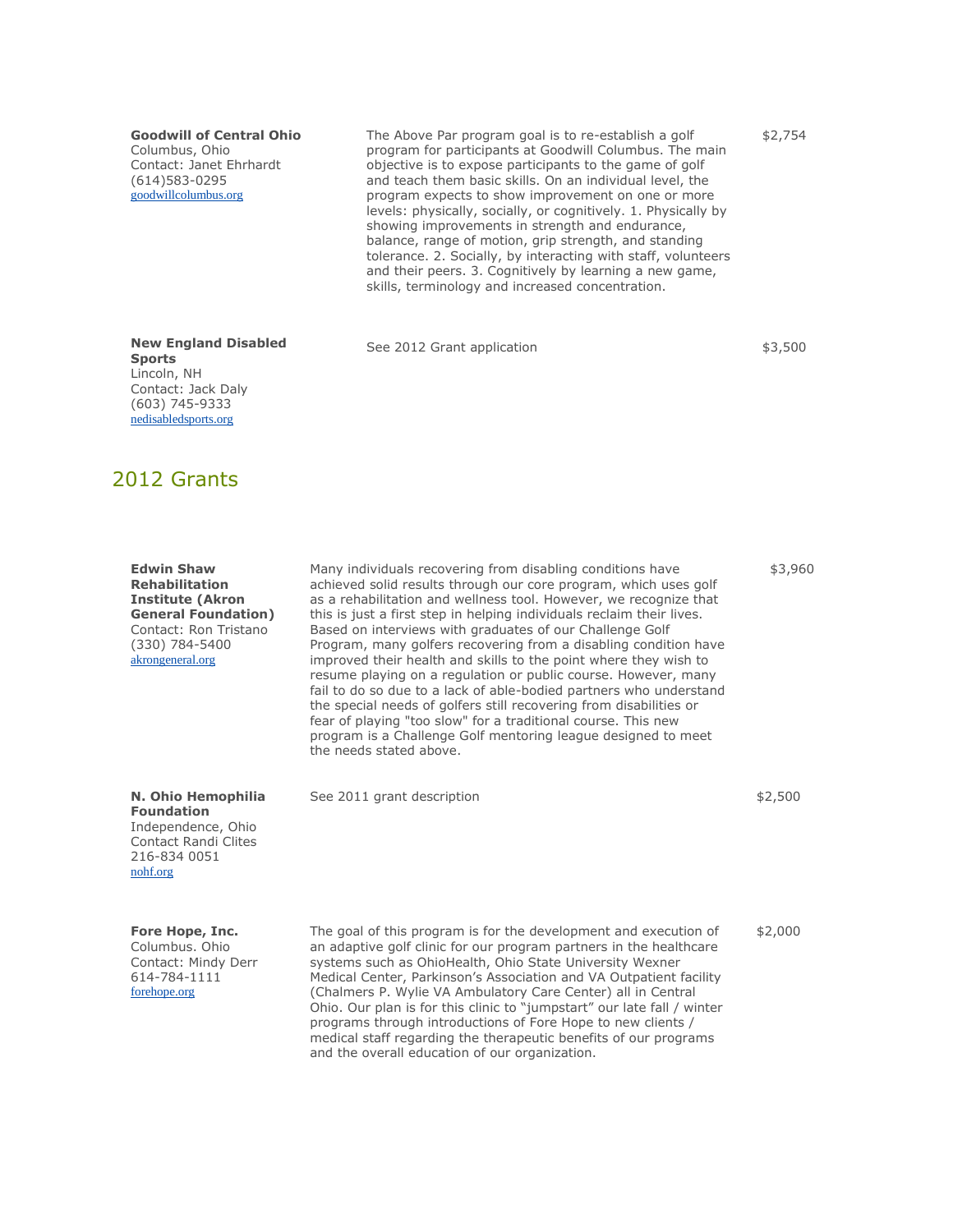### **Button Hole dba Button Hole Short Course and Teaching Center**

Contact: Dan Gaughan 401-421-1664 Ext. 107 [buttonhole.org](http://buttonhole.org/)

**City of Florence, Kentucky - Parks & Recreation** Florence, Ky Contact: Vanessa Lenear {859)647-5439 [florenceky.gov](http://florenceky.gov/)

**New England Disabled Sports** Lincoln, NH Contact: Jack Daly (603) 745-9333 [nedisabledsports.org](http://nedisabledsports.org/)

### **Revelation Golf, Inc.** Elk Grove, Illinois Contact: Donna Strum (630) 253-7703 [revelationgolf.org](http://revelationgolf.org/)

### **Ventura County Golf & Life Skills, Inc.** Santa Barbara, CA

Contact: Sally Quinlen (818) 389-4332 [GuppyGolf.com](http://guppygolf.com/)

| The pilot program, funded in part through this grant, would follow<br>the Button Hole model. Students participating in Year I of the<br>program (6-10 youth) would be scheduled for six classes, one a<br>week for six weeks, during the summer break. Each class would<br>be 90 minutes in length and would cover the rules, regulations,<br>etiquette and skills related to golf using grant funded adaptive<br>equipment. Students involved in the pilot program would have<br>the opportunity to participate in Button Hole's weekly, non-class<br>events, including tournaments that are scheduled for every<br>Monday and Wednesday in the summer. The competition is<br>divided into flights, by age. This would expand the inclusive<br>portion of our pilot program's students' golf and life experiences.<br>In addition, Button Hole conducts and end of the year competition<br>for all Button Hole Kids, culminating in the awarding of the Button<br>Hole Cup. As with all of our students, students in the pilot<br>program would be included in in and after-school programs<br>conducted in the fall and spring. The course curriculum for the<br>Button Hole program for beginners is attached, along with the<br>test administered to achieve Button Hole Kid status. |
|------------------------------------------------------------------------------------------------------------------------------------------------------------------------------------------------------------------------------------------------------------------------------------------------------------------------------------------------------------------------------------------------------------------------------------------------------------------------------------------------------------------------------------------------------------------------------------------------------------------------------------------------------------------------------------------------------------------------------------------------------------------------------------------------------------------------------------------------------------------------------------------------------------------------------------------------------------------------------------------------------------------------------------------------------------------------------------------------------------------------------------------------------------------------------------------------------------------------------------------------------------------------------------------|
|                                                                                                                                                                                                                                                                                                                                                                                                                                                                                                                                                                                                                                                                                                                                                                                                                                                                                                                                                                                                                                                                                                                                                                                                                                                                                          |

The City of Florence Veterans Golf Learning & Assistance Program is being initiated to provide the opportunity for veterans with disabilities the opportunity to learn and play golf. The program will provide instruction and will provide each participant with a World of Golf Privilege Card which will provide participants with low cost access to practice facilities and the golf course. \$1,500

The goal of the program is to Introduce Individuals with disabilities to the game of golf, and to enhance the skills of those who played golf prior to their injury/disability. To allow disabled Individuals to participate with able-bodied golfers on the course. This includes family, friends, and competitors.

See 2011 description for program information.

\$10,000

\$5,000

\$9,500

\$4,000

Guppy Golf's mission is to enhance the lives children of all abilities ages 3–6 by providing a safe and fun environment to experience the outdoors, exercise, and social skills that the game of golf inherently provides. Guppy Golf is set up to inherently and universally include participants, regardless of disability or ability, to assume equal roles as participants. Students with special needs and disabilities, through the use of the nature of the program's simplified language, color coded set up mats, grips, and stations will facilitate success for all. By the very demographics and dispositions of the student's young ages, the classes will be taught so that all participants will understand and be successful whether they have special needs, typical abilities or disabilities. Guppy golf clubs will be adapted, shortened, and color coded grips and stance mats will ensure successful set up so that all students can feel that they are thriving in learning to golf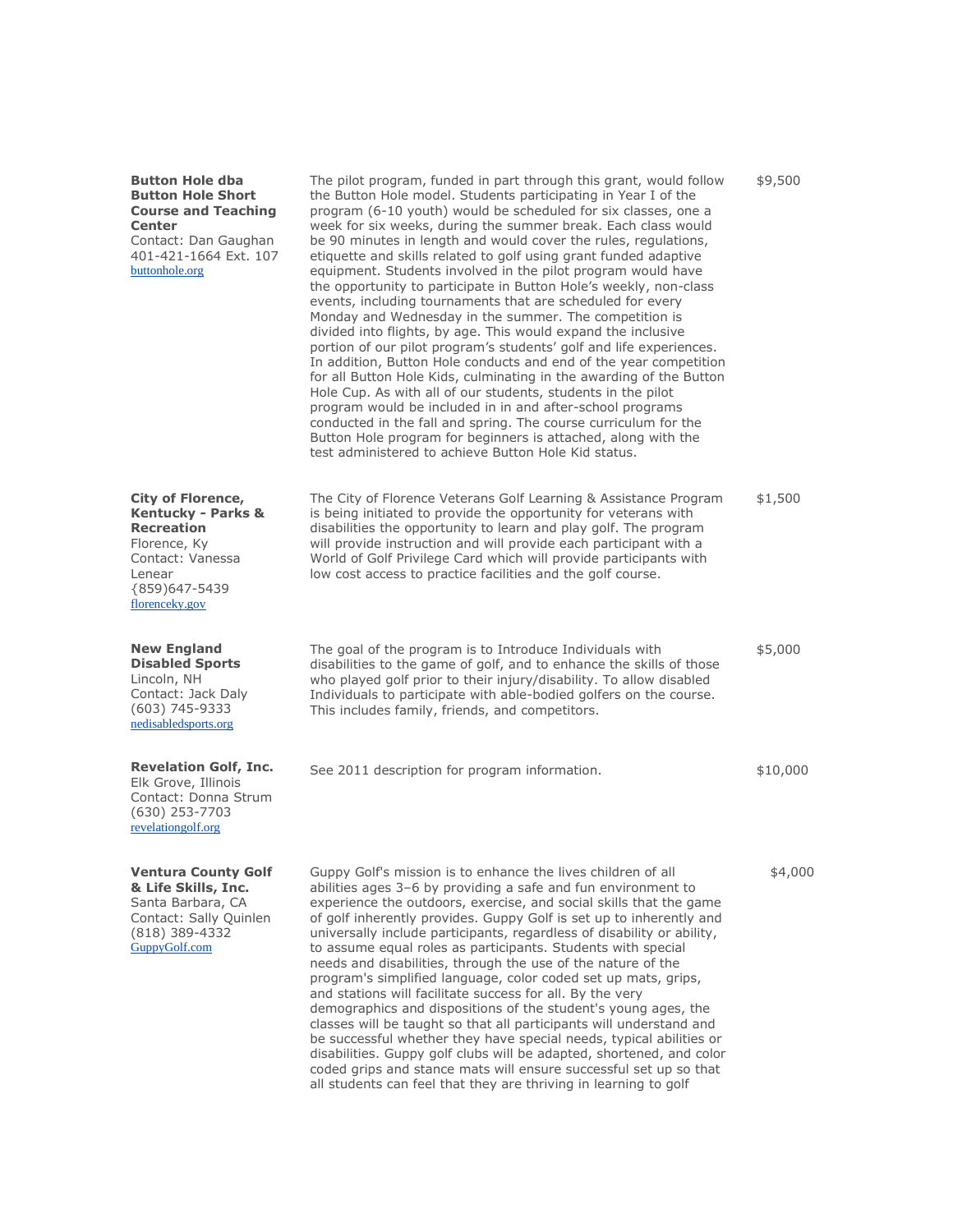| <b>Via Quest</b><br><b>Foundation</b><br>Dublin, Ohio<br>Contact: Derek Kinzer<br>$(614) 526 - 2384$<br>ViaQuestFoundation.org                                         | This is the second year of a two year grant (see 2011 for<br>description)                                                                                                                                                                                                                                                                                                                                                                                | \$9,000  |
|------------------------------------------------------------------------------------------------------------------------------------------------------------------------|----------------------------------------------------------------------------------------------------------------------------------------------------------------------------------------------------------------------------------------------------------------------------------------------------------------------------------------------------------------------------------------------------------------------------------------------------------|----------|
| <b>The Children's</b><br><b>Course</b><br>Gladstone, Oregon<br>Contact: Cathy Porter<br>(503) 722-153<br>thefirstteegreaterportland.org/<br>Club/Scripts/Home/home.asp | Continuation of the GAIN GOLF CAMP program. See 2011<br>description                                                                                                                                                                                                                                                                                                                                                                                      | \$7,000  |
| <b>The Golf Academy of</b><br><b>Columbia</b><br>Columbia, SC<br>Contact: Courtney<br>Young<br>(803) 414-0444                                                          | The Practicing with the Pros program proposes to expand current<br>programs to include the opportunity to make golf a lifelong sport<br>to more individuals in the Greater Columbia, SC community. The<br>opportunity to provide instruction to adult and junior golfers with<br>disabilities, developmental and physical, would be a great<br>expansion of our program and serve the need of an underserved<br>market of golfers in our local community | \$16,000 |
| <b>Down Syndrome</b><br><b>Association - Central</b><br><b>Ohio</b><br>Columbus, OH<br>Contact: Nancy<br>Whetstone<br>$(614)$ 2636020                                  | See 2011 description. In addition, this year DSACO is<br>adding an advanced session of the Down Syndrome Golf<br>Academy                                                                                                                                                                                                                                                                                                                                 | \$7,000  |

**Texas Scottish Rite Hospital for Children** Dallas, Texas Contact: Dana Dempsey (214) 559-8374 [tsrhc.org](http://tsrhc.org/)

The Learn to Golf program gives hospital patients with physical disabilities a hands-on introduction to the game of golf. The program provides the tools and instruction needed for patients to participate in and reap the rehabilitative benefits of the game. This is done by offering Y, day learn to Golf Clinics around the state, providing patients who don't have equipment with a starter set of clubs, offering up to \$250 in scholarship funds for lessons helping the patient connect with a local golf instructor or community junior golf program for ongoing involvement, and annually providing a one day seminar called Tee Up for Teaching for golf instructors and allied health care professionals so they may learn more about working with golfers who have a disability, need adapted equipment as well as inclusion.

\$27,000 2 Grants (\$12,000 And \$15,000)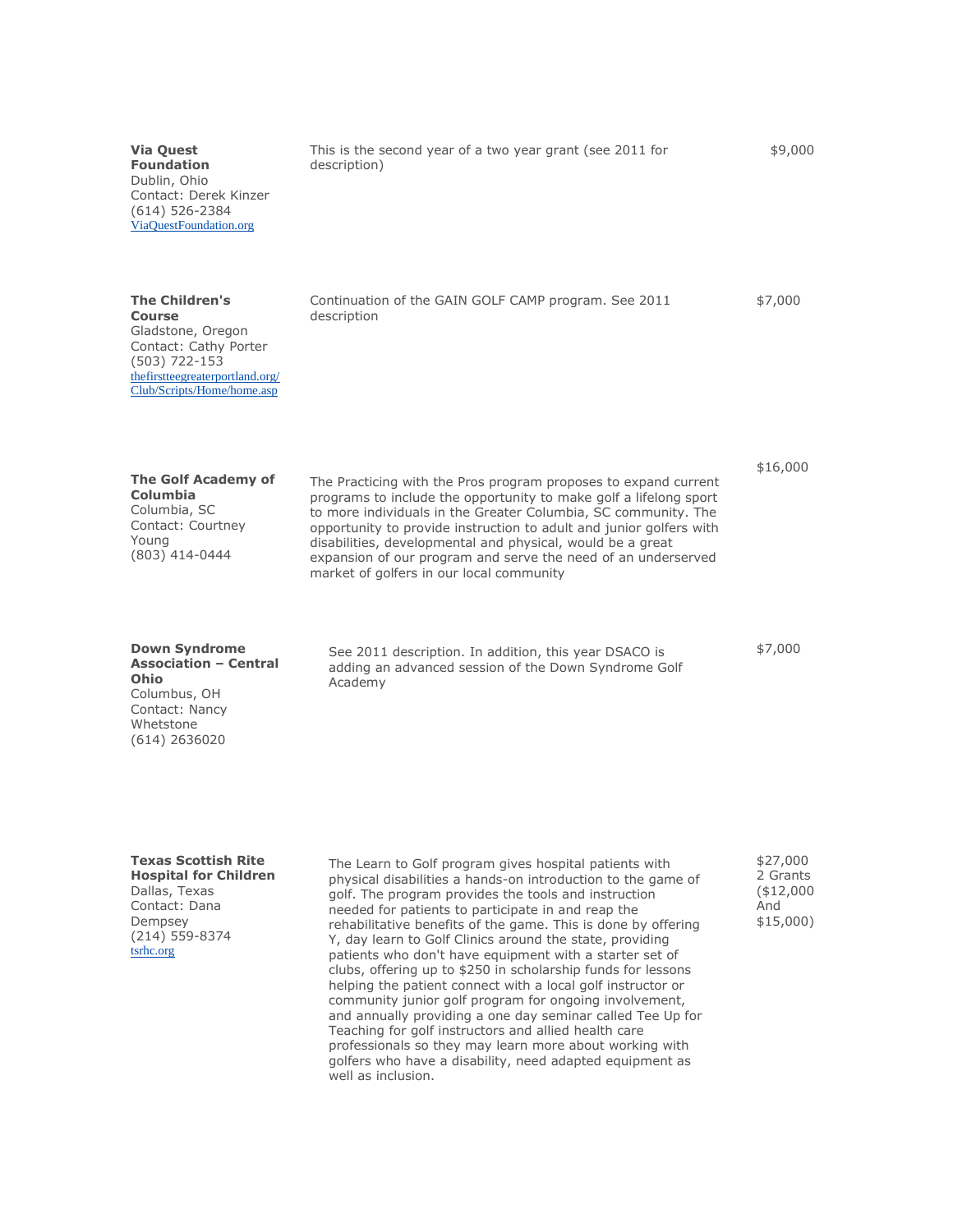**Spaulding Rehabilitation** Waltham, MA Contact: Larisa Pazmino (508) 833 -4004 [www.spauldingrehab.org](http://www.spauldingrehab.org/) ..

 $\epsilon$ 

l,

**Rise Adventures, Inc. Irving, Texas** Contact: Paul Gray 469 -762 -5075 [Riseadventures.org](http://riseadventures.org/)

**Special Olympics Arizona, Inc. Phoenix, AZ** Contact: Miguel Quezada 520 -207 -1691 [SpecialOlympicsArizona.org](http://specialolympicsarizona.org/)

**Kishwaukee Special Recreation Association Dekalb, Illinois** Contact: Susan Dolaz Zeeh 815 -758 -6663ext.122 [dekalbparkdistrict.com](http://dekalbparkdistrict.com/)

\$9,000

\$2,525

\$15,000

\$5,000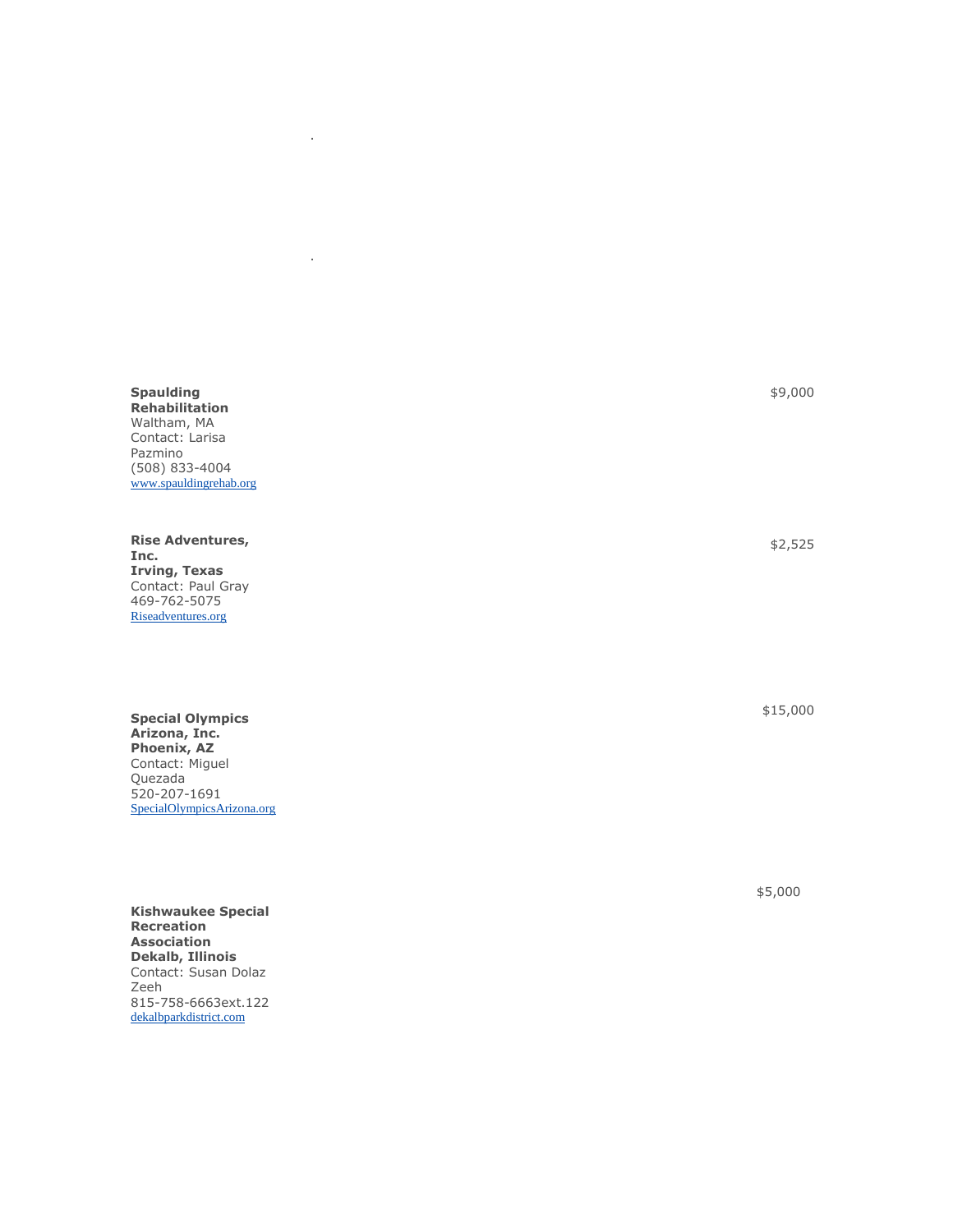# 2011 Grants

Contact: Carl Mistrella 561-842-0066 [thefirstteepalmbeaches.org](http://thefirstteepalmbeaches.org/)

| <b>The Childrens Course</b><br>Gladstone, Oregon<br>Contact: Cathy Porter<br>503-722-153<br>thefirstteegreaterportland.org/<br>Club/Scripts/Home/home.asp | <b>GAIN Adaptive and Inclusive Golf Camp.</b><br>The camp consists of both golf activities at our course and<br>inclusion activities to different venues. In our previous camp we<br>took the participants to a miniature golf and arcade and a local<br>business where they assemble golf clubs. Our camp was designed<br>so that the participant learns the game along with a friend, parent<br>or sibling, so that when the camp is completed they can play<br>together. We encourage our camp participants to join one of our<br>mainstream classes. In addition, we encourage them to come out<br>and play golf at our course after the camp by offering to provide<br>an instructor to join them for a round of golf. This helps to further<br>increase their level of comfort when playing the course. We have<br>also provided free individual lessons for participants and their<br>mentors. | \$6,500  |
|-----------------------------------------------------------------------------------------------------------------------------------------------------------|-------------------------------------------------------------------------------------------------------------------------------------------------------------------------------------------------------------------------------------------------------------------------------------------------------------------------------------------------------------------------------------------------------------------------------------------------------------------------------------------------------------------------------------------------------------------------------------------------------------------------------------------------------------------------------------------------------------------------------------------------------------------------------------------------------------------------------------------------------------------------------------------------------|----------|
| <b>Marty Turcios</b><br><b>Therapeutic Golf</b><br><b>Martinez, California</b><br>Contact: Marty Turcios<br>925-957-9441<br>therapeuticgolfclinic.com     | This program seeks to integrate the students into society by<br>allowing them to interact independently with golf course personnel<br>and navigate the obstacles of getting range balls, asking for<br>transportation, and other tasks related to playing the game that<br>able-bodied people take for granted. We are always on hand if<br>their early attempts at interaction fail, but we believe in a<br>separation between facilitated learning and independent activity,<br>while the facilitated learning is always on hand.                                                                                                                                                                                                                                                                                                                                                                   | \$2,500  |
| N. Ohio Hemophilia<br><b>Foundation</b><br><b>Independence, Ohio</b><br>Contact: Randi Clites<br>216-834-0051<br>nohf.org                                 | The goal of this program is to enhance the quality of life for people<br>with genetic bleeding disorders and their families, through<br>advocacy, education, research and other services. Another goal is<br>to introduce a safe sport that the youth can build confidence in<br>learning. Also to increase self-esteem and provide social<br>interaction with peers with the medical conditions and to<br>encourage outdoor exercise.                                                                                                                                                                                                                                                                                                                                                                                                                                                                | \$2,830  |
| <b>Via Quest</b><br><b>Foundation</b><br>Dublin, Ohio<br>Contact: Derek Kinzer<br>614-526-2384<br>ViaQuestFoundation.org                                  | Golf & Life Skills Program - Developmentally disabled citizens<br>are often denied opportunities to engage in what would be<br>considered "public recreational or social activities." Exposure to<br>the game of golf not only enriches the lives of these special<br>people, the game is well-suited to teach valuable lessons in life.<br>Therefore, this Golf & Life Skills Program directly reflects our<br>Mission and Vision. We fully expect the youth who enroll in and<br>complete this program to not only learn about the game of golf,<br>but to demonstrate improvement in at least three of the seven<br>critical "life skills" as measured by the Thinking Errors Score sheet.                                                                                                                                                                                                         | \$12,000 |
| <b>Children's Golf</b><br><b>Foundation</b><br><b>The First Tee of Palm</b><br><b>Beaches</b><br><b>West Palm Beach, FL</b>                               | The purpose of this program is to use golf as the vehicle through<br>which people can accomplish their dreams, thrive socially, excel<br>academically and athletically and become productive members of<br>society with integrity, strong family values and a commitment to<br>their community. We currently teach 2 classes per week for                                                                                                                                                                                                                                                                                                                                                                                                                                                                                                                                                             | \$16,500 |

their community. We currently teach 2 classes per week for students with disabilities and 2 classes for adult military veterans that have vision disabilities. This funding will allow us to continue these programs, add a third class for students and bring cutting

edge therapy to paralyzed golfers.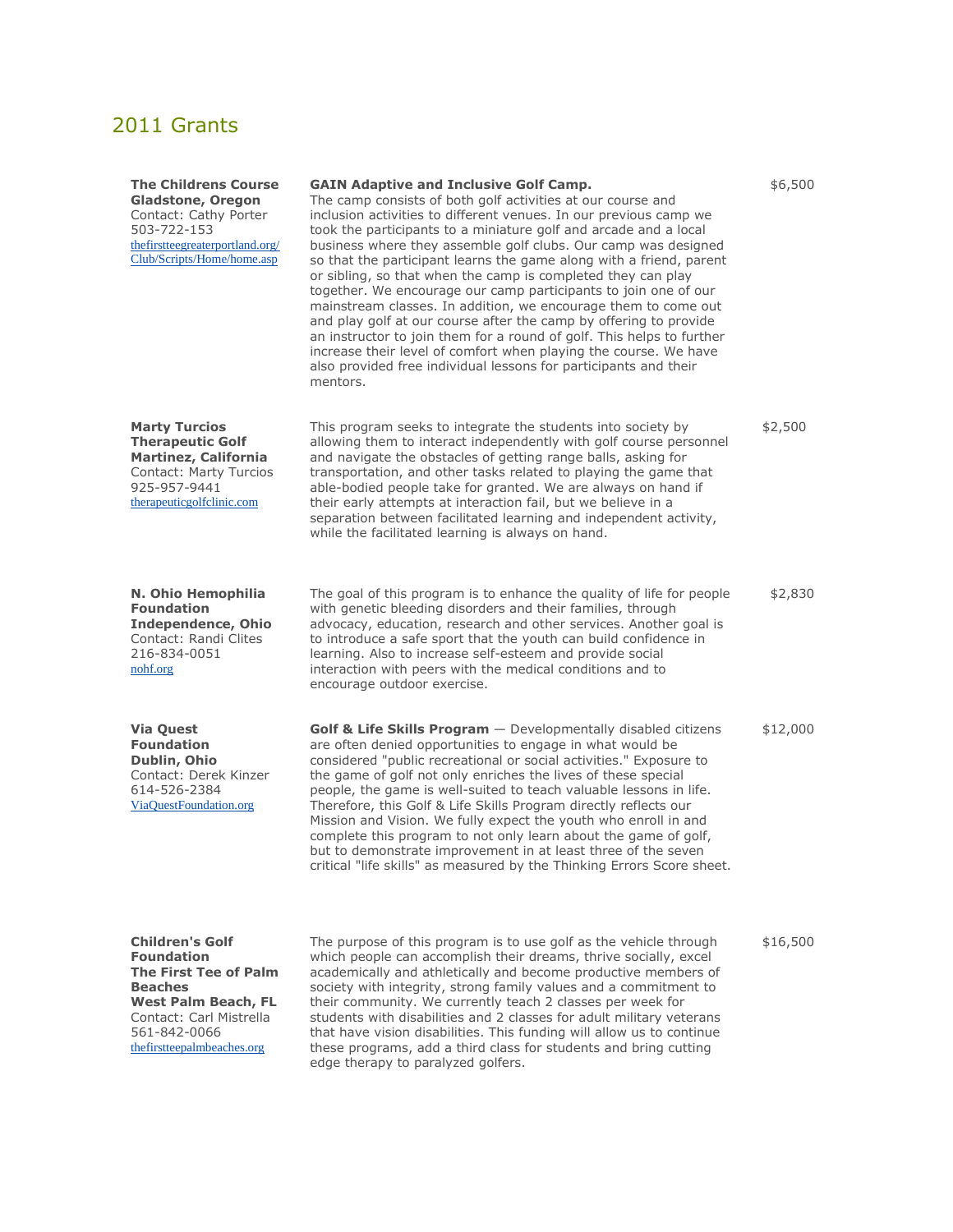**TFT of Tri-Valley Pleasanton, CA** Contact: Dan McKegney 925-462-7201 [thefirstteetrivalley.org](http://thefirstteetrivalley.org/)

**Great Lakes Adaptive Sports Association Lake Forest, Illinois** Contact: Cindy Housner 847-283-0973 [glasa.org](http://glasa.org/)

**Fore Hope, Inc. Columbus, Ohio** Contact: Mindy Derr 614-784-1111 [forehope.org](http://forehope.org/)

This program will develop outreach programs, to partner with other youth serving organizations and organizations that serve individuals with disabilities and other underserved groups. Through our newest outreach program, Development Through Golf, we will partner with Special Olympics Northern California, Tri-Valley R.E.A.C.H. and the Easter Seal's Kaleidoscope After-School program. Approximately 70 special needs individuals served by these three groups will participate in our upcoming special needs golf program and be invited to weekly golf meetings held between March and October.

The goal of this program is to:

a. To provide transportation to GLASA's golf program so that those individuals who have a physical disability can get to the driving range and golf course to learn and enjoy the game of golf. b. To provide golf instruction and play opportunities to the injured military.

The program impact will be the social, emotional and physical benefits derived from learning the game of golf. The impact will also be the participant's ability to seek out playing golf independently, whether that is at a GLASA golf program, or at their community golf course. For many of the participants, this is their first time playing golf and for some their first time playing a sport. For GLASA's returning golfers, the program will provide advanced instruction for the golfer to acquire the confidence and skills to pursue the sport on a more independent and advanced level. This will lead to the individuals increased self-esteem and recognition by one's peers.

The proposed goal for this grant application is specific to assistance for golf course access, instruction and transportation. By using golf as a means of recreational therapy, golf provides our clients with the opportunity to enhance their overall quality of life. Fore Hope participants learn golf skills that parallel their social, emotional, cognitive and physical needs. Fore Hope's staff of golf professionals, recreation therapist and volunteers have improved the lives of hundreds throughout our twenty-two years of existence. Ultimately, Fore Hope participants are better prepared for community participation after becoming involved in our therapeutic golf program. With a talent for recreational therapy services, and the growing community need for recreation, Fore Hope believes there are many individuals we have yet to serve. Fore Hope continues to strive and reach each individual's own personal needs. Through Fore Hope's therapeutic process, we can help further engage one in his / her community while also enhancing each individual's overall quality of life.

\$19,550

\$3,000

\$3,228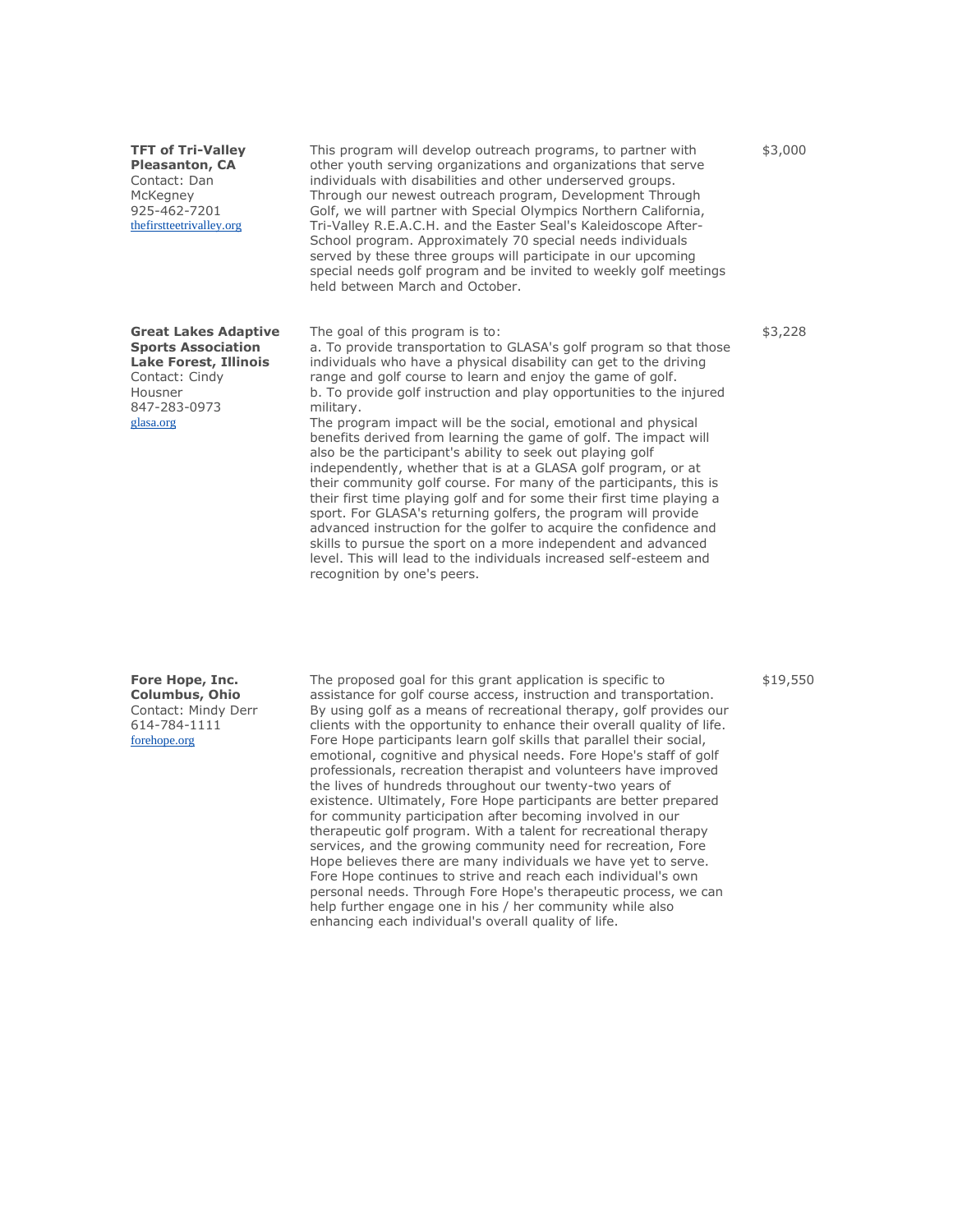**Walton Foundation for Independence Augusta, GA** Contact: Alice Salley 706-826-5809 [wrh.org](http://wrh.org/)

**Special Olympics New Mexico Albuquerque, NM** Contact: Edward A. Ucon 505-792-3939 [sonm.org](http://sonm.org/)

**Catholic Charities — Arch Diocese of NY New York, NY** Contact: Beatriz Diaz Taveras 646-794-2438 [CatholicCharitiesNY.org](http://catholiccharitiesny.org/)

**Global Accessibility Initiative, Penn State University State College, PA** Contact: Tammy B Smith 814-867-1756 [hhdev.psu.edu/rptm/outreach/](http://hhdev.psu.edu/rptm/outreach/Global-Accessibility.html)  [Global-Accessibility.html](http://hhdev.psu.edu/rptm/outreach/Global-Accessibility.html)

The Adaptive Golf program at Walton Foundation exists to bring persons with physical challenges closer to independence and to a meaningful life with family, friends, and communities. Another main objective is to raise awareness of the benefit of sports and leisure programs for those with acquired disabilities like spinal cord injury, brain injury, stroke impairment, blindness and more. The program consists of Adaptive Golf Clinics, Adaptive Golf Player cards, The Adaptive Golf Demonstration, and the Adaptive Golf Challenge. These programs provide the opportunity for people with disabilities to either get back into the game of golf or to learn golf for the first time. These opportunities increase the quality of life for participants, and allow family members to be directly involved with their loved ones in a recreational setting.

This grant application was not funded, since it is a Special Olympics Program that falls under our policy statements due to USGA Funding of the International Special Olympics Program. However, the Alliance Grants Committee felt that the request to provide golf equipment for the program merited funding. The funded amount is specifically for the purchase of golf clubs for participants identified in their funding request.

This is the continuation of the program funded in 2010 (see above) The program is designed to replicate and enhance the success of the 2011 season. We expect that participants will not only learn the essentials of golf, but will also develop a deeper appreciation for the values of inclusion, self-respect, respect for others, sportsmanship and other positive life skills while developing patience, focus, discipline and self-confidence.

Penn State's Global Accessibility Initiative, the National Alliance for Accessible Golf and the Salute Military Golf Association have partnered to develop and deliver an Accessible Golf certificate program. The purpose of the program is to train golf professionals, and allied health professionals, on how to better include people with disabilities in golf instruction and play. The goal is to enhance opportunities for ALL people to play golf by teaching strategies for creating welcoming and inclusive environments, providing a working understanding of various disabilities as related to golf, introducing available adaptive golf equipment, and adaptive techniques for golf instruction. The core belief is that golf provides a therapeutic medium that improves the physical, cognitive, social and emotional aspects of participating individuals and that, through participation, possible secondary complications related to disability (e.g., social isolation, depression, substance abuse and suicide) can be minimized.

\$6,000

\$5,868

\$4,000

\$10,571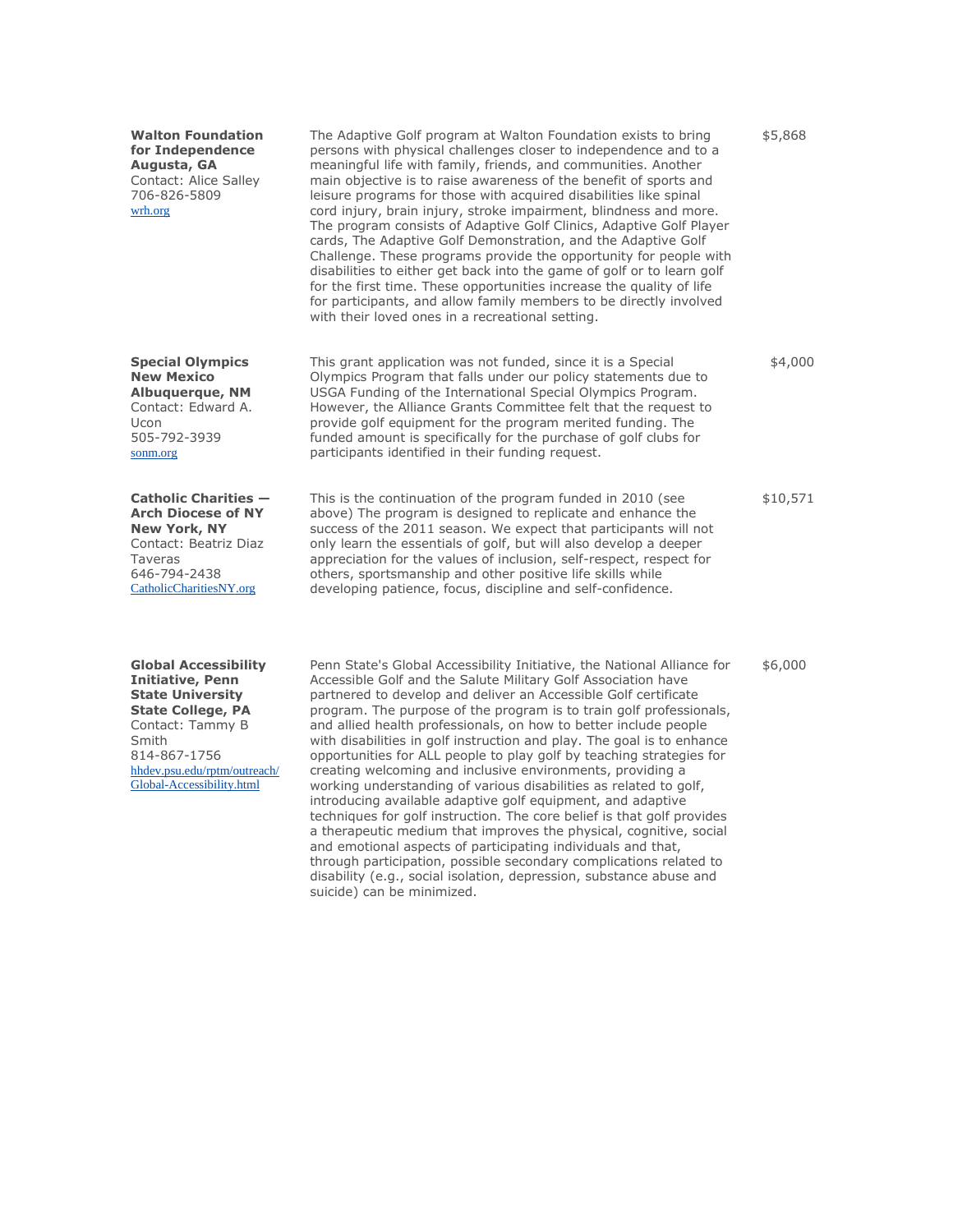# 2010 Grants

**The Children's Course Gladstone, Oregon** Contact: Cathy Porter 503-722-153 [thefirstteegreaterportland.org/](http://thefirstteegreaterportland.org/Club/Scripts/Home/home.asp)  [Club/Scripts/Home/home.asp](http://thefirstteegreaterportland.org/Club/Scripts/Home/home.asp)

**Massachusetts Golf Association Norton, Massachusetts** Contact: Joseph G. McCabe, Jr 774-430-9100 [thefirstteemass.org](http://thefirstteemass.org/), [mgalinks.org](http://mgalinks.org/)

**Great Lakes Adaptive Sports Association Lake Forest, Illinois** Contact: Cindy Housner 847-283-0973 [glasa.org](http://glasa.org/)

**Revelation Golf, Inc. Elk Grove, Illinois** Contact: Donna Strum 630-253-7703 [revelationgolf.org](http://revelationgolf.org/)

### **GAIN Adaptive and Inclusive Golf Camp.**

The camp consists of both golf activities at our course and inclusion activities to different venues. In our previous camp we took the participants to a miniature golf and arcade and a local business where they assemble golf clubs. Our camp was designed so that the participant learns the game along with a friend, parent or sibling, so that when the camp is completed they can play together. We encourage our camp participants to join one of our mainstream classes. In addition, we encourage them to come out and play golf at our course after the camp by offering to provide an instructor to join them for a round of golf. This helps to further increase their level of comfort when playing the course.

**The First Tee of Massachusetts** — Program for blind junior golfers (Perkins School for the Blind and the Carroll Center for the Blind). This program demonstrates our commitment to working with any and all children who can benefit from everything that golf promotes — life skills, motor skills, healthy lifestyle, and wellness for life. During the spring and summer months, students from each of these schools will travel to MGA Links for several golf and life skills clinics. During the fall semester, our staff will travel to each school for further golf and life skills lessons.

GLASA's programs assists in the prevention of conditions problematic to those youth and adults living with a disability including social isolation, fatigue, pain, and difficulty performing daily living activities. Regular participation also helps prevent serious health conditions that can include heart disease, stroke, diabetes and depression. Program participants see daily, the benefits of GLASA's services including improved health and stamina, increased levels of independence and community participation, and reduction of social isolation and depression.

**Revelation Golf** — The program uses the game of golf as a tool to increase respect, accountability, physical endurance, range of motion, cognition, balance, self-esteem and self-worth. In our girls' programs we seek to build confidence in their abilities on an off the golf course. In addition, our at-risk youth learn to have a healthy view of competition, fair play and personal achievement in a substance free environment. Revelation Golf also uses the game of golf as a therapeutic tool. With our veterans, cancer survivors, and physically disabled individuals, we have found golf to be another way to help our participants reintegrate into the community as well as family and social settings. The children in this part of our program are provided with an environment that promotes laughter and fun while dealing with their currently health situations. Revelation Golf uses modified and adaptive equipment to help clients have success in the game as well.

\$2,000

\$6,000

\$2,088

\$15,000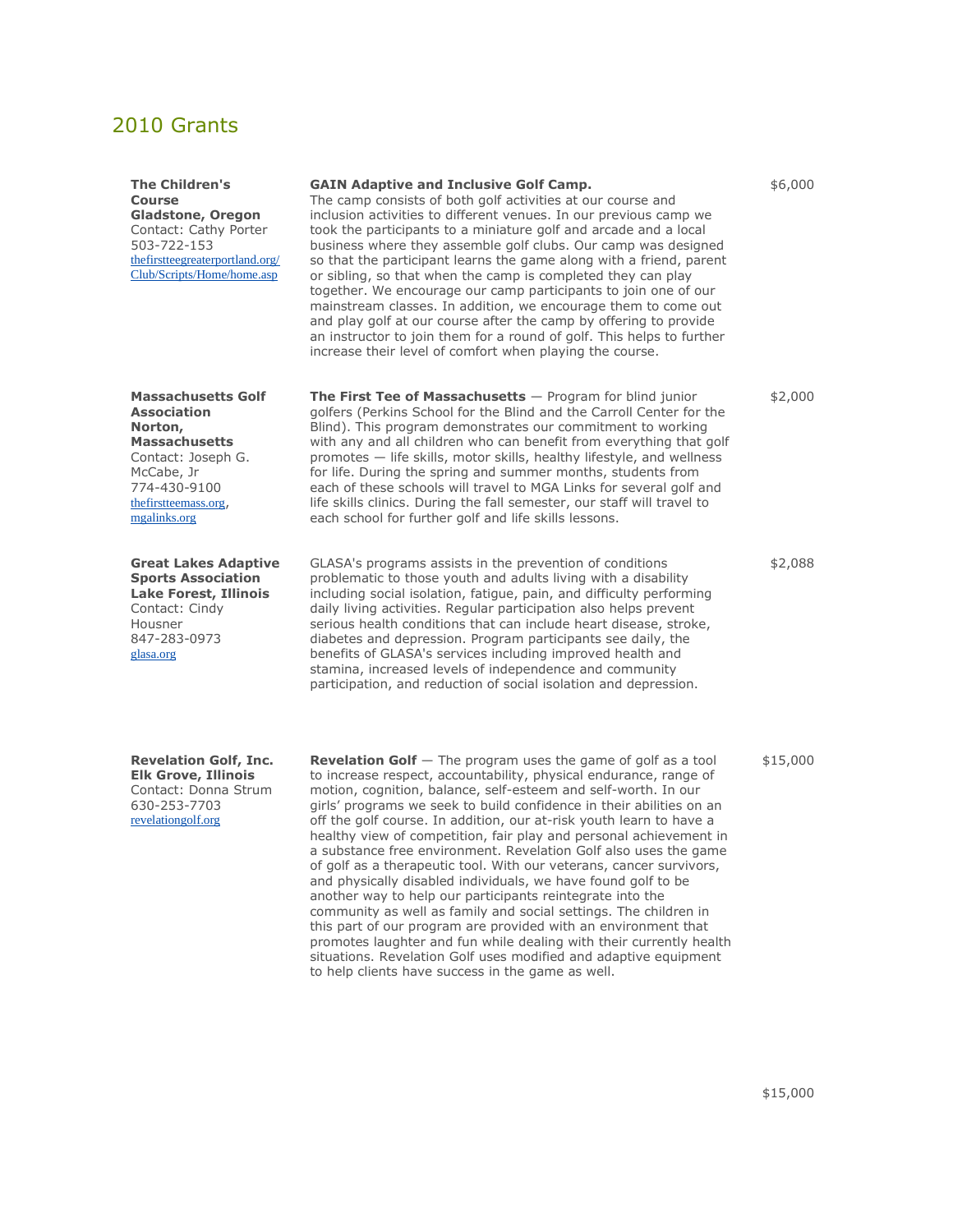**Via Quest Foundation Dublin, Ohio** Contact: Derek Kinzer 614-526-2384 [ViaQuestFoundation.org](http://viaquestfoundation.org/)

**The Ohio Junior Golf Association Port Clinton, Ohio** Contact: Chuck Redmond 877-517-8833 [thefirstteelakeerie.org](http://www.accessgolf.org/grants/thefirstteelakeerie.org)

**Bergenfield Public School District Bergenfield, NJ** Contact: Dr. Michael Kuchar 201-385-8202 [bergenfield.org](http://bergenfield.org/)

**Catholic Charities — Arch Diocese of NY New York, NY** Contact: Beatriz Diaz Taveras 646-794-2438 [CatholicCharitiesNY.org](http://www.accessgolf.org/grants/CatholicCharitiesNY.org)

**The Lambs Farm, Inc. Libertyville, Illinois** Contact: Kimberly Reddell 602-953-2944 [campcivitan.org](http://campcivitan.org/)

**Golf & Life Skills Program** — Developmentally disabled citizens are often denied opportunities to engage in what would be considered "public recreational or social activities." Exposure to the game of golf not only enriches the lives of these special people, the game is well-suited to teach valuable lessons in life. Therefore, this Golf & Life Skills Program directly reflects our Mission and Vision. We fully expect the youth who enroll in and complete this program to not only learn about the game of golf, but to demonstrate improvement in at least three of the seven critical "life skills" as measured by the Thinking Errors Score sheet.

**The First Tee of Lake Erie** is in the second year of a partnership with The Ability Center of Greater Toledo to conduct a GAIN program. The goal of this collaborative venture is to ensure the inclusion of youth with disabilities in First Tee programs. All First Tee participants with disabilities will also have access to The Ability Center's Youth Services including leadership and independent living skill development programs. The Ability Center has committed its resources to building accessible communities. To reach that goal they have developed partnerships with businesses, government entities, individual's social services to ensure that people with disabilities are full participating members of their communities.

**"Not Far from Par" Summer Program for Children with Autism** — Bergenfield Public School District is seeking to expand a summer golf program for middle school and high school students with autism. The "Not Far from Par" Golf Program will enhance the lives of those affected by autism spectrum disorders. In addition to filling the recreational needs of the participants, the program also provides unique opportunities for teens with autism to form closer bonds with peers, siblings and parents. The public relations materials promoting and celebrating the program will also be effective with introducing the community at large to the idea that children with autism can be successfully educated within our community. Volunteers and the hundreds of members of the local country club will help communicate the message that children with autism do not need to be sent away to learn.

**Ulster County CYO Hook a Kid on Golf** —This program aims to provide noncompetitive opportunities for children with and without disabilities to experience the game of golf "from tee to green" by teaching them the fundamentals of the game in an inclusive environment from its rules and standards of etiquette to golf course maintenance.

**Lambs Farm Golf** — The overall program focus is to enrich the lives of participants through opportunities for exercise and leisure. The golf program provides opportunities for participants to continue to learn and develop skills, while enjoying the experience of golfing. Our golfers share the course and the range with other golfers from the community. We also offer opportunities for unified golf in which individuals with developmental disabilities golf alongside staff and volunteers without disabilities.

\$10,000

\$15,000

\$14,500

\$2,690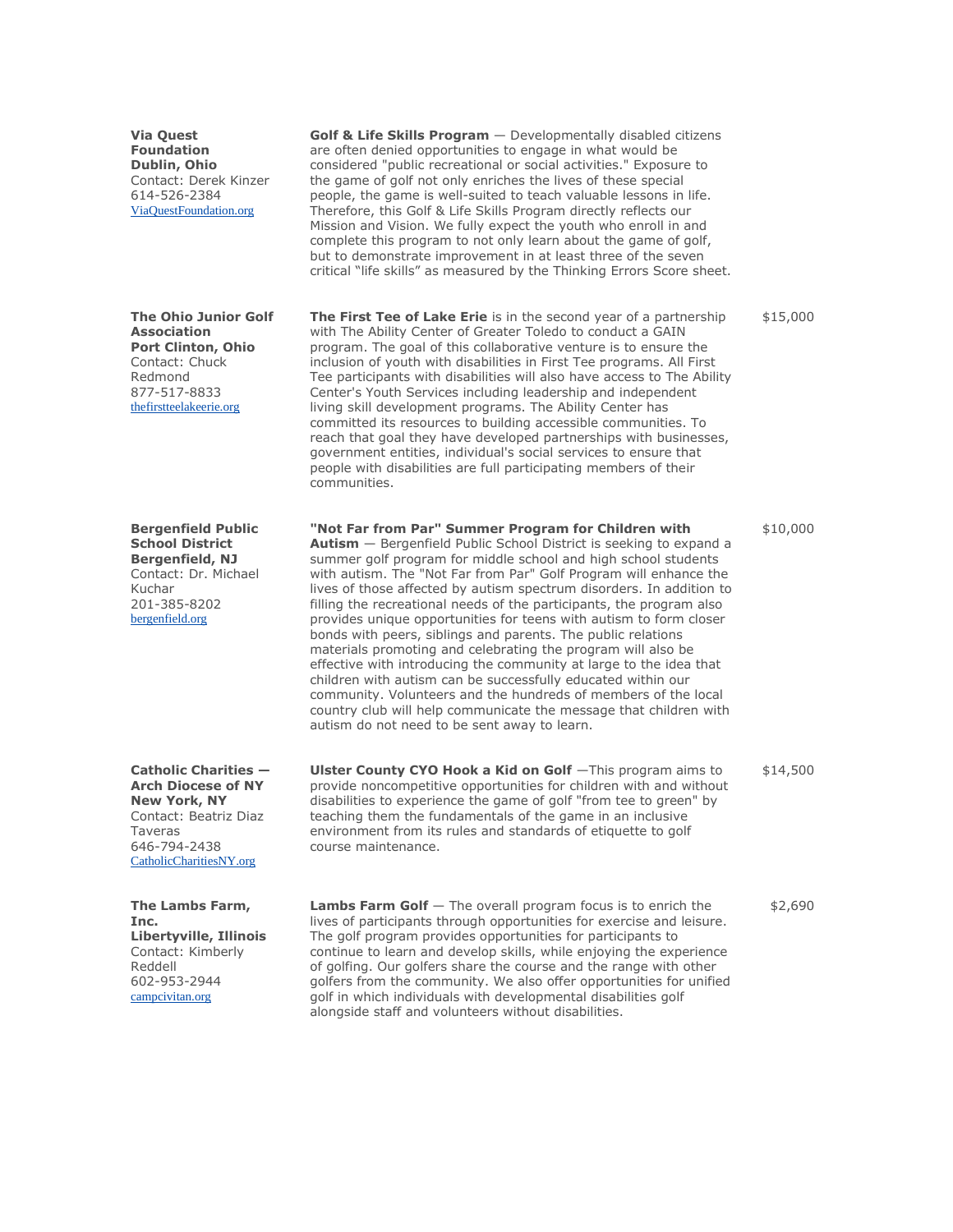**Knox County Parks and Recreation Knoxville, Tennessee** Contact: Doug Bataille 865-215-6600 [knoxcounty.org/parks](http://knoxcounty.org/parks)

**Civitan Foundation, Inc. Phoenix, Arizona** Kimberly Robinson 602-953-2944 [campcivitan.org](http://campcivitan.org/)

**Broward Autism Foundation Inc. Sunrise, Florida** Contact: Hugh J. Keough, Esq. 954-547-4608 [asabroward.org](http://asabroward.org/)

**Deepwood Foundation Mentor, Ohio** Contact: Rikke Coach 440-350-5208 [deepwoodfoundation.org](http://deepwoodfoundation.org/)

**Best Buddies Kentucky Louisville, Ky** Contact: Shannon **White** 502-736-0838 [bestbuddieskentucky.org](http://bestbuddieskentucky.org/)

**Knox County Accessible Golf** — Our golf program currently has opportunities for all age levels of play, from The First Tee program to our senior tournaments and leagues. Because of the lack of programs for the disabled, and the geography of our community, it has been difficult for people with disabilities to play our courses. We are hoping to become the premiere organization for accessible golf, and plan to make golf carts available to other organizations attempting to provide accessibility. The Patricia Neal Rehabilitation Center is partnering with us and planning some new programming that will include the use of these carts at our facilities.

**Camp Civitan Golf** — Civitan Foundation, Inc. operates on the belief that inclusion is enabling people with disabilities to have full access to educational, vocational, and recreational opportunities and to participate alongside their non-disabled peers. The Camp Civitan Golf Course embodies this idea, enabling each individual that attends our camp program the opportunity to experience the joy of golf in an environment specifically adapted to accommodate each disability. Camp Civitan fosters a sense of belonging to community as a respected and valued peer and our golf program would only serve to further enhance this aspect of our programming. The Camp Civitan Golf Course will also act as a tool to further enhance our relationship with the community in which Camp Civitan is located, the rural town of Williams, AZ.

**Golfing FORE Autism. Golfing for Middle and High School Aged Students with Autism** — The goal is to teach children with autism the joy of the game of golf. A game that can be played for a lifetime by anyone, with anyone, regardless of ability. A game where you are able to socialize, make friends and enjoy the outdoors. Specifically, we want the children to learn the fundamentals of golf, the golf swing, the rules of golf and golf etiquette so that they are able to grow into the game as they mature into adulthood. We want golf to be a part of their life to use as a recreational activity.

**Deepwood Recreational Unified Golf Program** — This program strives to achieve the following goals within the Unified Golf Program: 1) To provide access for individuals with disabilities to participate in Golf opportunities that they would not typically be afforded. 2) To promote sportsmanship, skill and recreational golf opportunities. 3) To develop skill levels and provide adaptations so that any person with a developmental disability can participate in recreational golf opportunities. Skills include mechanics of golf swings, balance and swing, use of adaptive golf techniques, and use of adaptive golf equipment

The goal of this program is to use the game of golf to provide a social inclusion opportunity for people with disabilities. The objectives are: to match people with and without disabilities in a one-to-one "golf buddy" relationship where the buddies are taught golf skills, play golf together, and enter a golf scramble tournament together; to provide an event which allows Best Buddies Kentucky to share our mission and vision with the public; to raise funds for our social inclusion programming in the Commonwealth of Kentucky; to strengthen our partnership with the University of Louisville; and to increase our participants' golf skills and their love of the game of golf.

\$5,000

\$5,000

\$9,100

\$4,895

\$11,250